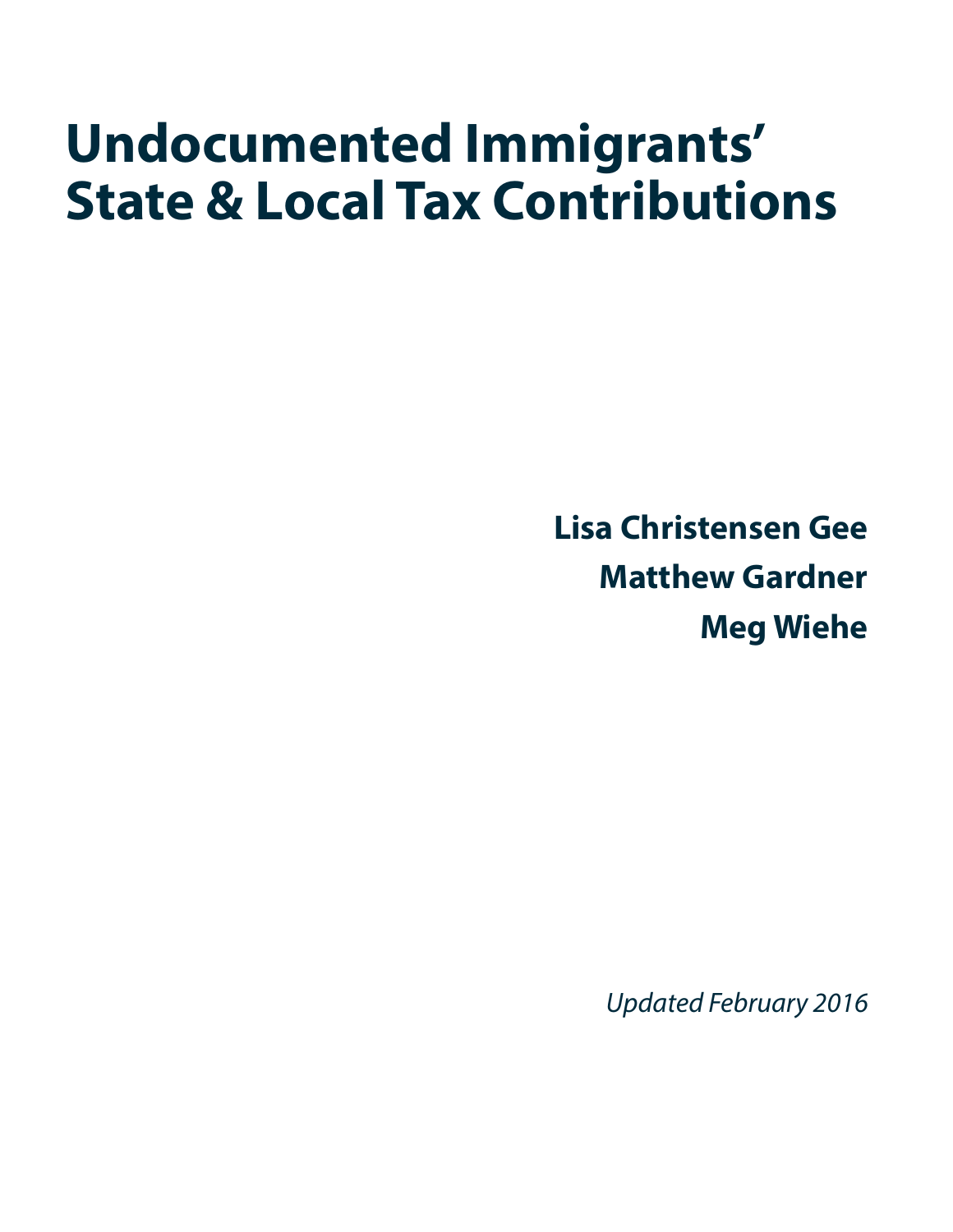#### **About The Institute on Taxation & Economic Policy**

The Institute on Taxation and Economic Policy (ITEP) is a non-profit, non-partisan research organization that works on federal, state, and local tax policy issues. ITEP's mission is to ensure that elected officials, the media, and the general public have access to accurate, timely, and straightforward information that allows them to understand the effects of current and proposed tax policies. ITEP's work focuses particularly on issues of tax fairness and sustainability.

#### **Acknowledgments**

ITEP extends special thanks to David Dyssegaard Kallick at the Fiscal Policy Institute, Michael Leachman at the Center on Budget and Policy Priorities, Jeanne Batalova at the Migration Policy Institute and Tanya Broder and Kamal Essaheb at the National Immigration Law Center for their guidance on this report.

> **THE INSTITUTE ON TAXATION & ECONOMIC POLICY** 1616 P Street, NW Suite 200, Washington, DC 20036 Tel: 202.299.1066 > www.itep.org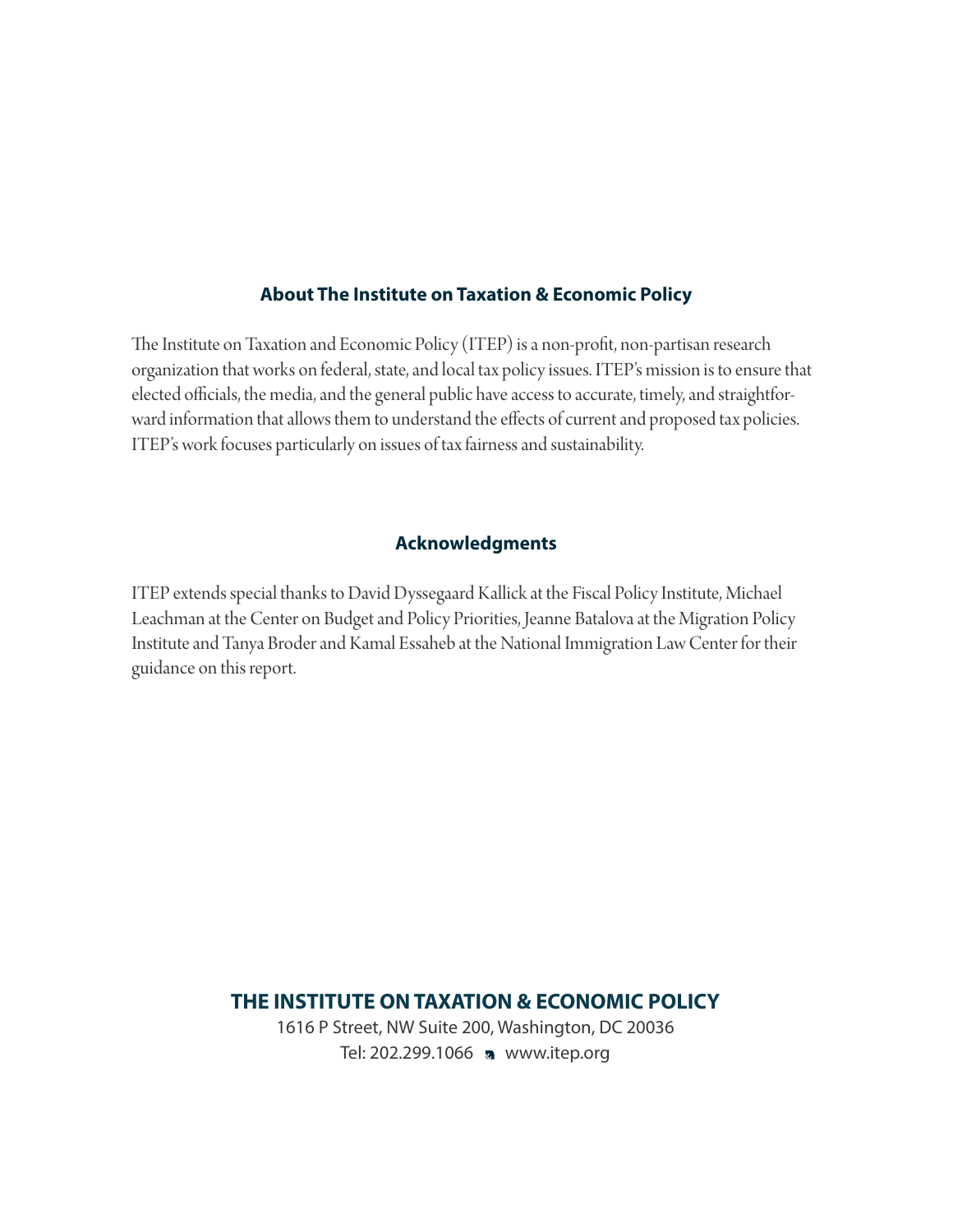Public debates over federal immigration reform often suffer from insufficient and inaccurate information about the tax contributions of undocumented immigrants particularly at the state level. The truth is that undocumented immigrants living in the United States pay billions of dollars each year in state and local taxes. Further, these tax contributions would increase significantly if all undocumented immigrants currently living in the United States were granted a pathway to citizenship as part of a comprehensive immigration reform.

Accurate information about the tax contributions of undocumented immigrants is needed now more than ever. Congress has yet to pass comprehensive immigration reform legislation. President Obama took executive action in 2012 and announced his intention to take action in 2014 to grant relief to eligible individuals who came to the United States as children (DACA) and to eligible parents of children who are citizens or lawful permanent residents (DAPA). The 2014 executive actions are facing review by the Supreme Court in the spring of 2016. And immigration is a leading issue among the 2016 presidential candidates.

To better inform the ongoing debates on immigration policy reform, this report provides state-by-state and national estimates on the current state and local tax contributions of the 11 million undocumented immigrants living in the United States as of 2013, the increase in contributions if all these taxpayers were granted legal status as part of comprehensive reform, and the increase in contributions of the more than 5 million undocumented immigrants who could be directly affected by President Obama's 2012 and 2014 executive actions.<sup>1</sup>

#### **Key Findings:**

- Undocumented immigrants contribute significantly to state and local taxes, collectively paying an estimated \$11.64 billion a year.<sup>2</sup> Contributions range from almost \$2.2 million in Montana with an estimated undocumented population of 4,000 to more than \$3.1 billion in California, home to more than 3 million undocumented immigrants.
- Undocumented immigrants nationwide pay on average an estimated 8 percent of their incomes in state and local taxes (this is their effective state and local tax rate). To put this in perspective, the top 1 percent of taxpayers pay an average nationwide effective tax rate of just 5.4 percent.3

<sup>1</sup> Migration Policy Institute (MPI) analysis of U.S. Census Bureau data from the 2009-2013 ACS pooled, and the 2008 Survey of Income and Program Participation (SIPP) by Colin Hammar and James Bachmeier of Temple University and Jennifer Van Hook of Pennsylvania State University, Population Research Institute.

<sup>2</sup> See the methodology section for more information on the calculation of estimated undocumented immigrant state and local tax payments.

<sup>3</sup> Institute on Taxation and Economic Policy, *Who Pays? A Distributional Analysis of the Tax Systems in All 50 States*, January 2015. Available: www.whopays.org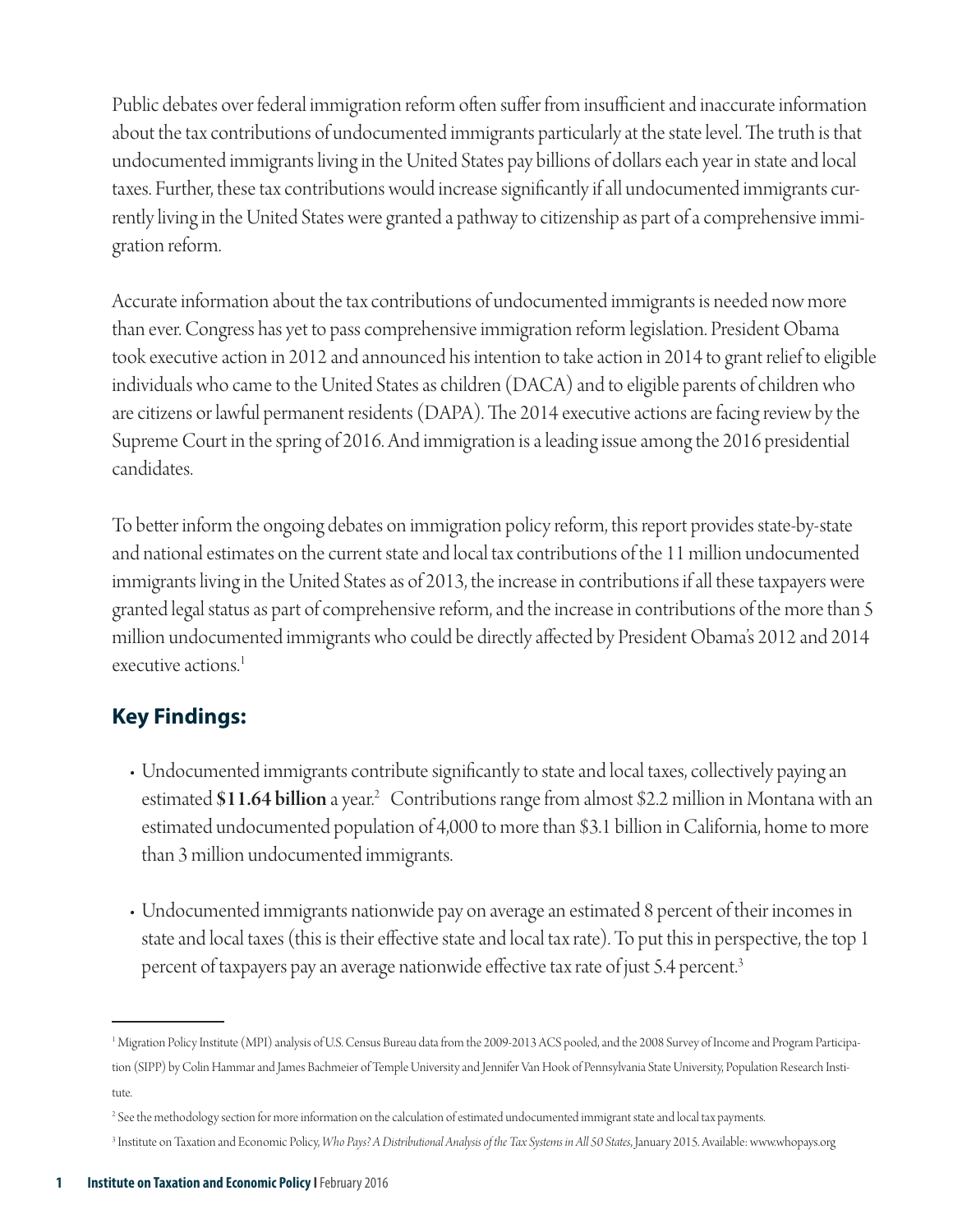- Granting legal status to all undocumented immigrants in the United States as part of a comprehensive immigration reform and allowing them to work legally would increase their state and local tax contributions by an estimated \$2.1 billion a year. Their nationwide effective state and local tax rate would increase to 8.6 percent.
- The state and local tax contributions of the undocumented immigrants who could be directly impacted by President Obama's 2012 and 2014 executive actions would increase by an estimated \$805 million a year once fully in place. The effective state and local tax rate for this population would increase from 8.1 to 8.6 percent. State and local revenue gains from the executive actions are smaller than gains from granting legal status to all undocumented immigrants because the actions (if upheld) would only affect around 46 percent of the undocumented population and the actions do not grant a full pathway to lawful permanent residence or citizenship.

#### **Undocumented Immigrants Pay State and Local Taxes: Current Contributions**

Like other people living and working in the United States, undocumented immigrants pay state and local taxes. They pay sales and excise taxes when they purchase goods and services (for example, on utilities, clothing and gasoline). They pay property taxes directly on their homes or indirectly as renters. Many undocumented immigrants also pay state income taxes. The best evidence suggests that at least 50 percent of undocumented immigrant households currently file income tax returns using Individual Tax Identification Numbers (ITINs), and many who do not file income tax returns still have taxes deducted from their paychecks. 4

Collectively, undocumented immigrants in the United States pay an estimated total of \$11.64 billion in state and local taxes a year (see Table 1 for state-by-state estimates). This includes more than \$6.9 billion in sales and excise taxes, \$3.6 billion in property taxes, and just under \$1.1 billion in personal income taxes.

Another way to measure the state and local taxes that undocumented immigrants pay is through their effective tax rate, which is the share of total income paid in taxes. The effective tax rate is useful for more accurate state-to-state comparisons because it accounts for differences between states' tax structures and population size. Undocumented immigrants' nationwide average effective tax rate is an estimated 8 percent. To put this in perspective, the top 1 percent of taxpayers pay an average nationwide effective tax rate of just 5.4 percent.<sup>5</sup>

<sup>4</sup> See this report's methodology section for more information about current personal income tax compliance.

<sup>&</sup>lt;sup>5</sup> Institute on Taxation and Economic Policy (see footnote 3).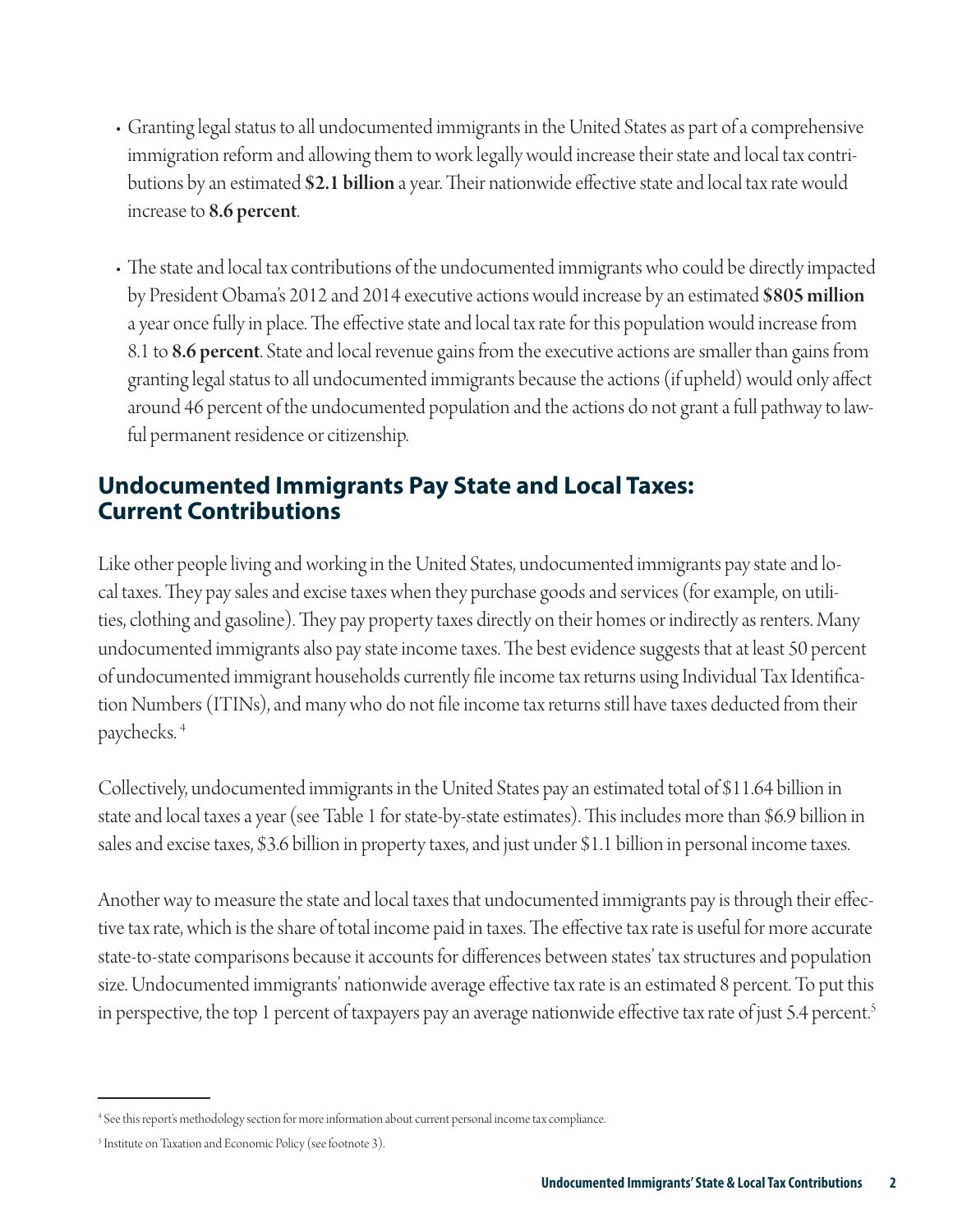#### **Table 1: Undocumented Immigrants' State and Local Tax Contributions**

*Current vs. Full Legal Status for All Undocumented Immigrants*

| <b>State</b>    | <b>Current State and Local</b><br><b>Taxes</b> | <b>State and Local Taxes if</b><br><b>Granted Full Legal Status</b> | <b>Tax Change</b> | State                 | <b>Current State and Local</b><br><b>Taxes</b> | <b>State and Local Taxes if</b><br><b>Granted Full Legal Status</b> | <b>Tax Change</b>   |
|-----------------|------------------------------------------------|---------------------------------------------------------------------|-------------------|-----------------------|------------------------------------------------|---------------------------------------------------------------------|---------------------|
| Alabama         | \$63,783,000                                   | \$81,984,000                                                        | $+ $18,201,000$   | Montana               | \$2,207,000                                    | \$3,047,000                                                         | $+ $840,000$        |
| Alaska          | \$3,512,000                                    | \$3,863,000                                                         | $+ $351,000$      | Nebraska              | \$42,096,000                                   | \$49,529,000                                                        | $+ $7,433,000$      |
| Arizona         | \$231,450,000                                  | \$273,902,000                                                       | $+$ \$42,452,000  | Nevada                | \$91,035,000                                   | \$100,138,000                                                       | $+$ \$9,103,000     |
| <b>Arkansas</b> | \$58,605,000                                   | \$71,934,000                                                        | $+ $13,329,000$   | <b>New Hampshire</b>  | \$8,205,000                                    | \$9,076,000                                                         | $+$ \$871,000       |
| California      | \$3,170,401,000                                | \$3,619,437,000                                                     | $+$ \$449,036,000 | New Jersey            | \$590,302,000                                  | \$667,608,000                                                       | $+$ \$77,306,000    |
| <b>Colorado</b> | \$134,582,000                                  | \$170,450,000                                                       | $+ $35,868,000$   | New Mexico            | \$67,999,000                                   | \$76,022,000                                                        | $+$ \$8,023,000     |
| Connecticut     | \$136,233,000                                  | \$157,772,000                                                       | $+ $21,539,000$   | New York              | \$1,108,625,000                                | \$1,355,008,000                                                     | $+ $246,383,000$    |
| <b>Delaware</b> | \$11,966,000                                   | \$17,244,000                                                        | $+$ \$5,278,000   | <b>North Carolina</b> | \$275,840,000                                  | \$368,514,000                                                       | $+$ \$92,674,000    |
| Dist. of Col.   | \$27,083,000                                   | \$33,157,000                                                        | $+$ \$6,074,000   | <b>North Dakota</b>   | \$3,759,000                                    | \$4,311,000                                                         | $+ $552,000$        |
| <b>Florida</b>  | \$588,086,000                                  | \$646,894,000                                                       | $+ $58,808,000$   | Ohio                  | \$84,857,000                                   | \$110,595,000                                                       | $+$ \$25,738,000    |
| Georgia         | \$358,753,000                                  | \$464,430,000                                                       | $+ $105,677,000$  | Oklahoma              | \$77,268,000                                   | \$94,278,000                                                        | $+ $17,010,000$     |
| Hawaii          | \$30,231,000                                   | \$39,881,000                                                        | $+$ \$9,650,000   | Oregon                | \$78,169,000                                   | \$114,882,000                                                       | $+ $36,713,000$     |
| Idaho           | \$26,248,000                                   | \$31,468,000                                                        | $+55.220.000$     | Pennsylvania          | \$139,404,000                                  | \$190,931,000                                                       | $+ $51,527,000$     |
| <b>Illinois</b> | \$743,288,000                                  | \$897,781,000                                                       | $+ $154,493,000$  | <b>Rhode Island</b>   | \$33,438,000                                   | \$40,442,000                                                        | $+$ \$7,004,000     |
| Indiana         | \$89,253,000                                   | \$116,970,000                                                       | $+$ \$27,717,000  | South Carolina        | \$67,697,000                                   | \$86,085,000                                                        | $+ $18,388,000$     |
| lowa            | \$37,381,000                                   | \$46,292,000                                                        | $+$ \$8,911,000   | South Dakota          | \$4,252,000                                    | \$4,677,000                                                         | $+ $425,000$        |
| Kansas          | \$69,278,000                                   | \$80,435,000                                                        | $+ $11,157,000$   | <b>Tennessee</b>      | \$105,277,000                                  | \$115,836,000                                                       | $+ $10,559,000$     |
| Kentucky        | \$37,368,000                                   | \$53,352,000                                                        | $+ $15,984,000$   | Texas                 | \$1,542,397,000                                | \$1,696,637,000                                                     | $+ $154,240,000$    |
| Louisiana       | \$61,060,000                                   | \$74,726,000                                                        | $+ $13,666,000$   | Utah                  | \$67,102,000                                   | \$87,109,000                                                        | $+$ \$20,007,000    |
| Maine           | \$4,344,000                                    | \$5,483,000                                                         | $+ $1,139,000$    | <b>Vermont</b>        | \$3,918,000                                    | \$4,543,000                                                         | $+ $625,000$        |
| <b>Maryland</b> | \$308,055,000                                  | \$393,669,000                                                       | $+$ \$85,614,000  | Virginia              | \$245,857,000                                  | \$324,148,000                                                       | $+$ \$78,291,000    |
| Massachusetts   | \$201,369,000                                  | \$262,080,000                                                       | $+$ \$60,711,000  | Washington            | \$292,169,000                                  | \$321,385,000                                                       | $+$ \$29,216,000    |
| Michigan        | \$83,833,000                                   | \$109,845,000                                                       | $+ $26,012,000$   | <b>West Virginia</b>  | \$4,204,000                                    | \$5,596,000                                                         | $+ $1,392,000$      |
| Minnesota       | \$77,066,000                                   | \$94,713,000                                                        | $+ $17,647,000$   | Wisconsin             | \$80,863,000                                   | \$98,333,000                                                        | $+ $17,470,000$     |
| Mississippi     | \$21,872,000                                   | \$26,930,000                                                        | $+$ \$5,058,000   | Wyoming               | \$3,625,000                                    | \$3,987,000                                                         | $+$ \$362,000       |
| Missouri        | \$48,273,000                                   | \$62,690,000                                                        | $+ $14,417,000$   | <b>All States</b>     | \$11,643,936,000                               | \$13,770,107,000                                                    | $+$ \$2,126,171,000 |

#### **Granting Legal Status to All Undocumented Immigrants Would Boost Their State and Local Tax Contributions**

Creating a pathway to citizenship for the 11 million undocumented immigrants living in the United States and allowing them to work here legally would boost their current state and local tax contributions by more than \$2.1 billion a year (See Table 1). Personal income tax collections would increase by more than \$1 billion a year. Sales and excise taxes would increase by \$695 million, and property taxes would grow by \$360 million. As a result, the overall state and local taxes paid by undocumented immigrants as a share of their income would increase from 8 percent to 8.6 percent.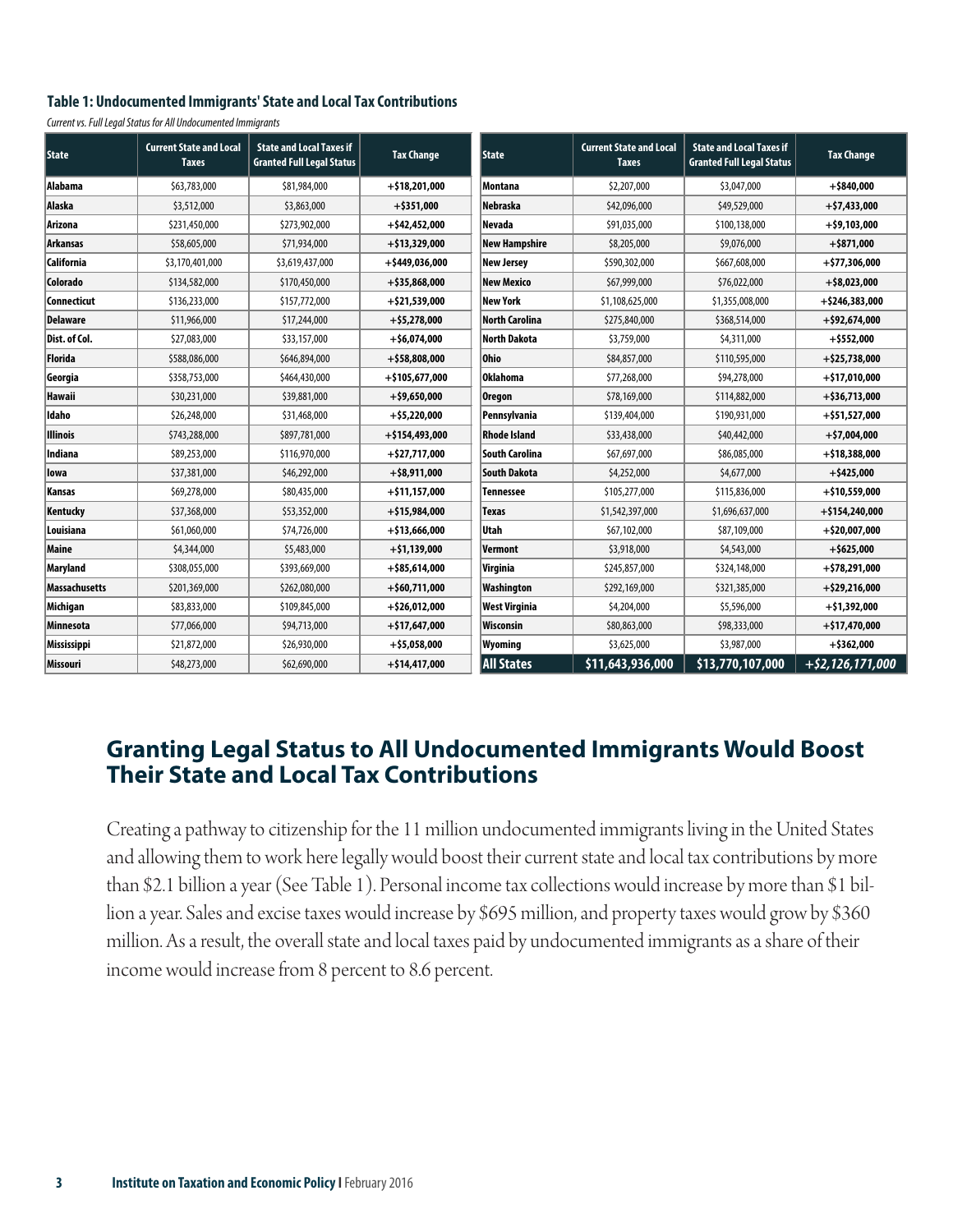The most significant revenue gain (50 percent) would come from the personal income tax, due to both increased earnings and full compliance with the tax code.6 Multiple studies have shown that legal immigrants have higher wages than undocumented immigrants, thus gaining legal status could lead to a boost in wages. The wage boost is in part due to better job opportunities that would be made available to workers with legal status and also in part to an increase in higher-level skills and better training. Most comprehensive reform measures to date have included strong incentives or requirements for undocumented immigrants granted legal status to fully comply with tax law.

See Appendix 1 for state-by-state estimates of the current and post-reform state and local tax contributions of the total undocumented immigrant population. The appendix includes effective tax rates and totals for personal income, property, and sales and excise taxes.

#### **President Obama's Executive Actions Would Increase State and Local Tax Revenues**

President Obama took executive actions in 2012 and 2014 to provide temporary relief from deportation and grant work permits to eligible undocumented immigrants. Under the Deferred Action for Childhood Arrivals (DACA) program, this relief was made available to up to 1.2 million eligible undocumented immigrants who came to the country as children. Under the 2014 executive action, President Obama expanded DACA by another 275,000 undocumented immigrants and announced the Deferred Action for Parents of Americans and Lawful Permanent Residents (DAPA) program, which would allow 3.6 million eligible undocumented parents to apply for relief from deportation and for work authorization.7 Pending Supreme Court review of the 2014 executive action, more than 5 million undocumented immigrants could benefit from these executive actions, amounting to about 46 percent of the total population of undocumented immigrants living in the United States.

If fully implemented, granting temporary immigration relief to these 5 million undocumented immigrants through DACA and DAPA would boost their current state and local tax contributions by more than \$805 million (See Table 2). Personal income tax collections would increase by \$442 million a year. Sales and excise taxes would increase by \$239 million, and property taxes would grow by \$123 million. As a result, the overall state and local taxes paid by this population as a share of their income would increase from 8.1 percent to 8.6 percent. The most significant revenue gain (55 percent) would come from the personal income tax, due to both increased earnings and full compliance with the tax code. Since the undocumented immigrants who would benefit from the executive actions would be allowed to apply for a three-year renewable

<sup>6</sup> See this report's methodology for a detailed description of wage boost and tax compliance assumptions applied to the change in state and local tax contributions postreform.

<sup>7</sup> Migration Policy Institute (see footnote 1).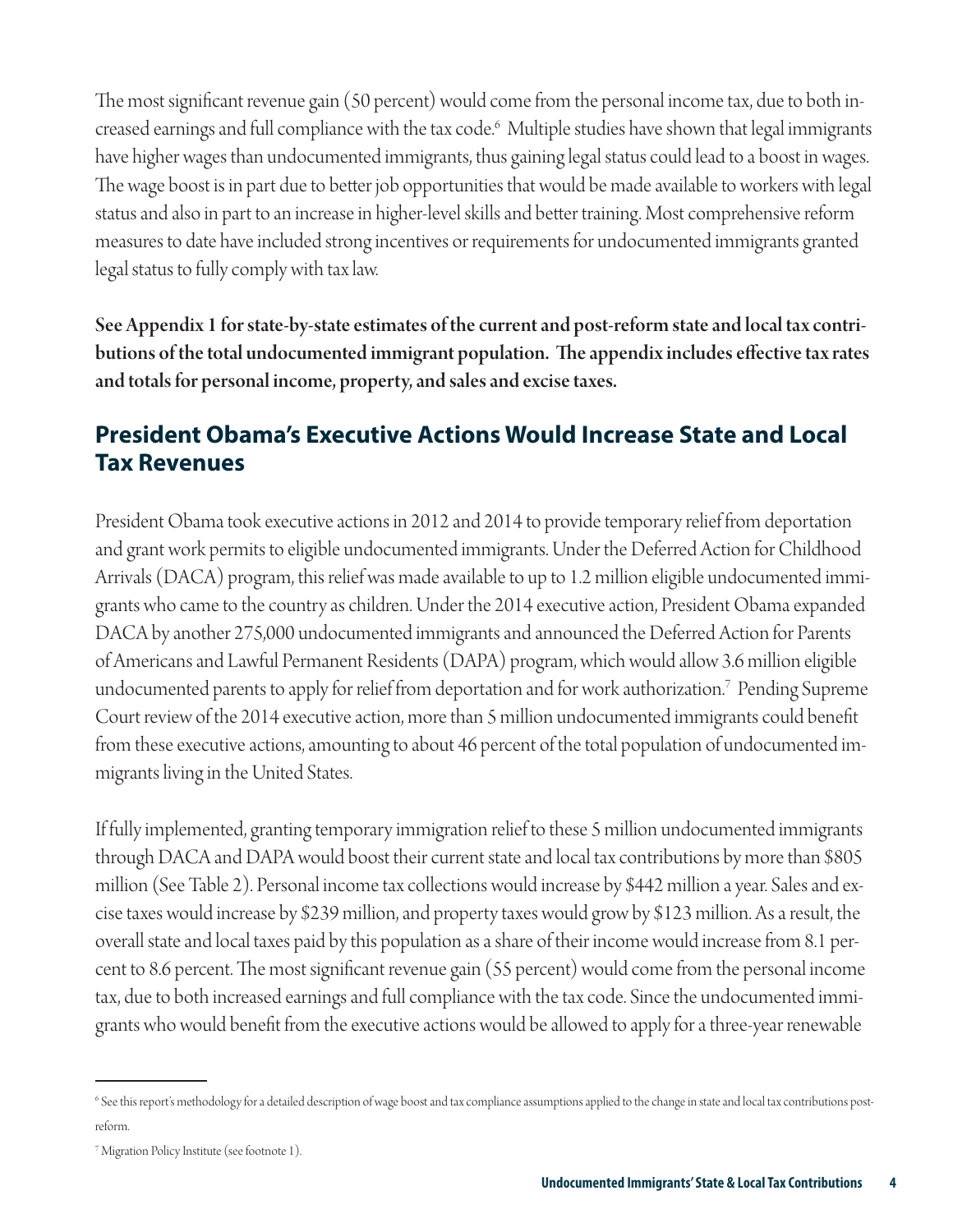work permit, some amount of wage boost could be expected. Due to the mandates of the executive actions and the strong incentives undocumented immigrants have for compliance with the tax laws, it is also logical to assume full tax compliance for this impacted population (see the methodology section for more information).

See Appendix 2 for state-by-state estimates of the current and post-reform state and local tax contributions of the 5 million undocumented immigrants directly affected by President Obama's executive actions. The appendix includes effective tax rates and totals for personal income, property, and sales and excise taxes.

#### **Table 2: State and Local Tax Contributions of Undocumented Immigrant Population Impacted by Executive Actions**

| Current vs. Post Implementation of Executive Actions |  |
|------------------------------------------------------|--|
|------------------------------------------------------|--|

| <b>State</b>         | <b>Current State and Local</b><br><b>Taxes</b> | <b>Taxes Under Full</b><br><b>Implementation of Exec.</b><br><b>Actions</b> | <b>Tax Change</b> | <b>State</b>          | <b>Current State and Local</b><br><b>Taxes</b> | <b>Taxes Under Full</b><br><b>Implementation of Exec.</b><br><b>Actions</b> | <b>Tax Change</b> |
|----------------------|------------------------------------------------|-----------------------------------------------------------------------------|-------------------|-----------------------|------------------------------------------------|-----------------------------------------------------------------------------|-------------------|
| Alabama              | \$27,462,000                                   | \$34,497,000                                                                | $+$ \$7,035,000   | Montana               | \$659,000                                      | \$889,000                                                                   | $+$ \$230,000     |
| Alaska               | \$1,049,000                                    | \$1,127,000                                                                 | $+ $78,000$       | Nebraska              | \$20,479,000                                   | \$23,548,000                                                                | $+$ \$3,069,000   |
| Arizona              | \$119,232,000                                  | \$137,894,000                                                               | $+ $18,662,000$   | <b>Nevada</b>         | \$43,538,000                                   | \$46,804,000                                                                | $+$ \$3,266,000   |
| <b>Arkansas</b>      | \$30,388,000                                   | \$36,452,000                                                                | $+$ \$6,064,000   | <b>New Hampshire</b>  | \$2,450,000                                    | \$2,648,000                                                                 | $+ $198,000$      |
| California           | \$1,591,470,000                                | \$1,775,584,000                                                             | $+ $184,114,000$  | <b>New Jersey</b>     | \$227,307,000                                  | \$251,232,000                                                               | $+$ \$23,925,000  |
| Colorado             | \$68,932,000                                   | \$85,320,000                                                                | $+ $16,388,000$   | New Mexico            | \$34,971,000                                   | \$38,209,000                                                                | $+$ \$3,238,000   |
| Connecticut          | \$50,457,000                                   | \$57,106,000                                                                | $+$ \$6,649,000   | <b>New York</b>       | \$421,968,000                                  | \$504,025,000                                                               | $+$ \$82,057,000  |
| <b>Delaware</b>      | \$4,895,000                                    | \$6,894,000                                                                 | $+ $1,999,000$    | <b>North Carolina</b> | \$122,595,000                                  | \$160,062,000                                                               | $+$ \$37,467,000  |
| Dist. of Col.        | \$7,583,000                                    | \$9,073,000                                                                 | $+ $1,490,000$    | <b>North Dakota</b>   | \$1,122,000                                    | \$1,258,000                                                                 | $+ $136,000$      |
| <b>Florida</b>       | \$222,598,000                                  | \$239,292,000                                                               | $+ $16,694,000$   | Ohio                  | \$34,761,000                                   | \$44,274,000                                                                | $+$ \$9,513,000   |
| Georgia              | \$158,837,000                                  | \$200,952,000                                                               | $+$ \$42,115,000  | <b>Oklahoma</b>       | \$35,736,000                                   | \$42,613,000                                                                | $+$ \$6,877,000   |
| <b>Hawaii</b>        | \$10,581,000                                   | \$13,641,000                                                                | $+$ \$3,060,000   | <b>Oregon</b>         | \$40,104,000                                   | \$57,600,000                                                                | $+ $17,496,000$   |
| Idaho                | \$15,241,000                                   | \$17,856,000                                                                | $+$ \$2,615,000   | Pennsylvania          | \$52,277,000                                   | \$69,972,000                                                                | $+ $17,695,000$   |
| <b>Illinois</b>      | \$373,792,000                                  | \$441,224,000                                                               | $+$ \$67,432,000  | <b>Rhode Island</b>   | \$13,584,000                                   | \$16,056,000                                                                | $+$ \$2,472,000   |
| Indiana              | \$41,267,000                                   | \$52,854,000                                                                | $+ $11,587,000$   | <b>South Carolina</b> | \$27,352,000                                   | \$33,991,000                                                                | $+$ \$6,639,000   |
| lowa                 | \$17,175,000                                   | \$20,786,000                                                                | $+$ \$3,611,000   | <b>South Dakota</b>   | \$1,269,000                                    | \$1,365,000                                                                 | $+$ \$96,000      |
| Kansas               | \$35,172,000                                   | \$39,908,000                                                                | $+ $4,736,000$    | Tennessee             | \$43,349,000                                   | \$46,613,000                                                                | $+$ \$3,264,000   |
| Kentucky             | \$14,947,000                                   | \$20,856,000                                                                | $+$ \$5,909,000   | Texas                 | \$785,948,000                                  | \$844,894,000                                                               | $+$ \$58,946,000  |
| Louisiana            | \$18,318,000                                   | \$21,908,000                                                                | $+$ \$3,590,000   | Utah                  | \$36,992,000                                   | \$46,930,000                                                                | $+$ \$9,938,000   |
| <b>Maine</b>         | \$1,297,000                                    | \$1,600,000                                                                 | $+$ \$303,000     | Vermont               | \$1,170,000                                    | \$1,325,000                                                                 | $+ $155,000$      |
| Maryland             | \$107,092,000                                  | \$133,744,000                                                               | $+$ \$26,652,000  | Virginia              | \$89,583,000                                   | \$115,426,000                                                               | $+ $25,843,000$   |
| <b>Massachusetts</b> | \$70,751,000                                   | \$89,989,000                                                                | $+ $19,238,000$   | Washington            | \$143,220,000                                  | \$153,961,000                                                               | $+ $10,741,000$   |
| Michigan             | \$35,434,000                                   | \$45,374,000                                                                | $+$ \$9,940,000   | West Virginia         | \$1,255,000                                    | \$1,633,000                                                                 | $+$ \$378,000     |
| Minnesota            | \$36,155,000                                   | \$43,424,000                                                                | $+$ \$7,269,000   | Wisconsin             | \$37,239,000                                   | \$44,256,000                                                                | $+$ \$7,017,000   |
| <b>Mississippi</b>   | \$7,571,000                                    | \$9,110,000                                                                 | $+ $1,539,000$    | Wyoming               | \$1,082,000                                    | \$1,163,000                                                                 | $+$ \$81,000      |
| <b>Missouri</b>      | \$21,172,000                                   | \$26,871,000                                                                | $+ $5,699,000$    | <b>All States</b>     | \$5,308,882,000                                | \$6,114,086,000                                                             | +\$805,204,000    |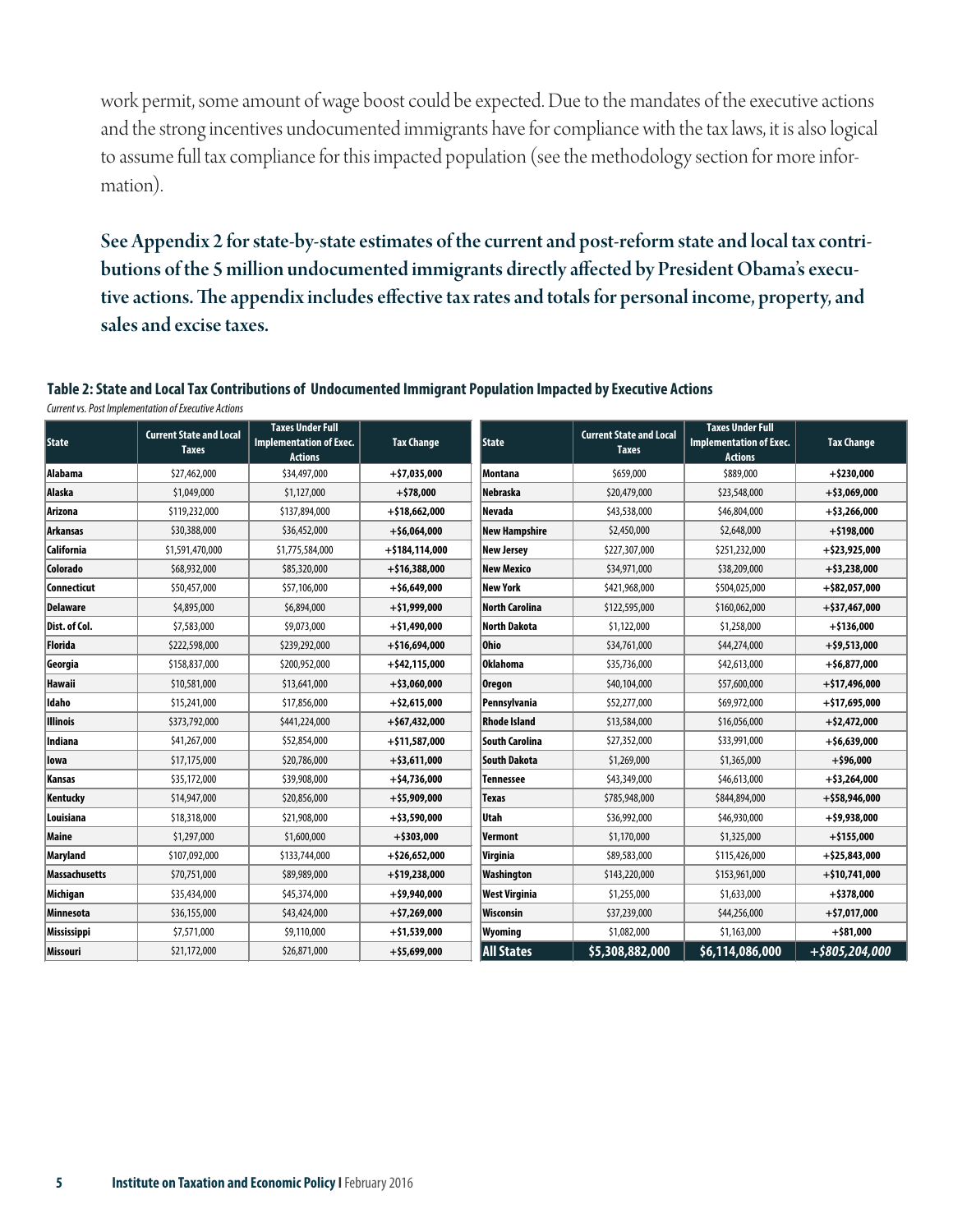### **Methodology**

While the spending and income behavior of undocumented immigrant families is not as well documented as that of US citizens, the estimates in this report represent a best approximation of the taxes families headed by undocumented immigrants likely pay.

The ITEP methodology used to calculate the current and potential tax contribution of undocumented immigrants uses six main data points:

- 1. Estimated undocumented immigrant population in each state
- 2. Estimated impacted population under the 2012 and 2014 Executive Actions in each state
- 3. Average size of undocumented immigrant families/taxpaying units
- 4. Range of annual undocumented immigrant family/taxpayer income in each state
- 5. Estimated number of undocumented immigrants who are homeowners

6. Estimated effective tax rates (taxes as share of income) for income, sales, and property taxes paid by low- and moderate-income families in each state

Additional assumptions are made (and described below) about the change in tax contributions that would occur in two instances: if all 11 million undocumented immigrants were granted legal status under comprehensive immigration reform; and if 5 million undocumented immigrants were granted temporary deferred action by President Obama's 2012 and 2014 executive actions.

See Appendix 3 for state-by-state details on data used to assist in calculating the state and local tax contributions.

### 1. **Estimated undocumented immigrant population in each state**

Estimates of each state's undocumented immigrant population are from the Migration Policy Institute (MPI). $^{\rm 8}$  According to MPI, an estimated 11 million undocumented immigrants resided in the U.S. as of 2013 (an estimate that is roughly 400,000 lower than MPI's estimate from 2012 data.)

### 2. **Estimated impacted population under the 2012 and 2014 Executive Actions in each state**

Estimates of each state's impacted undocumented immigrant population under the 2012 and 2014 executive actions are from the MPI.9 According to MPI, an estimated 5 million undocumented immigrants (46 percent of the total undocumented population) are potentially eligible to receive immigration relief under the executive actions.

<sup>8</sup> Ibid.

<sup>9</sup> Ibid.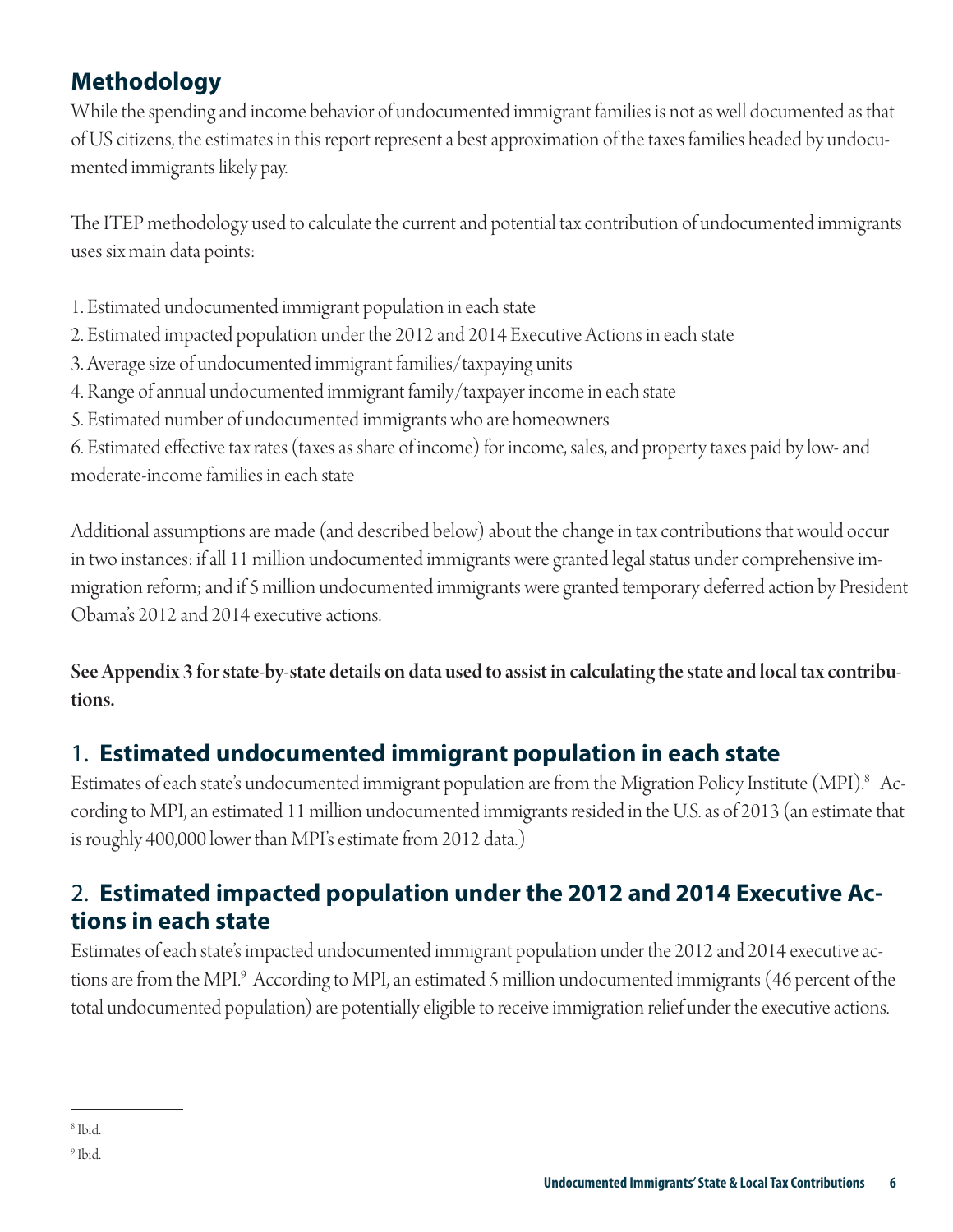### 3. **Average size of undocumented immigrant families/taxpaying units**

The Pew Research Center calculated a nationwide estimate of the number of people per undocumented immigrant family. The most recent estimate, 2.29, is used to find an estimated number of undocumented families, or taxpaying units, by state.<sup>10</sup> ITEP divided population estimates for each state (total and affected populations) by the average family size to find an estimated number of undocumented families/taxpaying units living in each state and the number of families/taxpaying units impacted by the 2012 and 2014 executive actions.

#### 4. **Range of annual undocumented immigrant family/taxpayer income in each state**

Estimates of the income distribution of undocumented families are from MPI data on the number of undocumented families in five discrete income groups.<sup>11</sup> ITEP used the midpoint of the income ranges in each group as an estimate of average income within each group and multiplied by the number of families/taxpaying units in each group to calculate aggregate income in these groups.

#### 5. **Estimated number of undocumented immigrants who are homeowners**

ITEP used MPI data on undocumented families' homeownership rates for each state. We then calculated separate property tax incidence analyses for homeowners and renters in each state. Applying the homeowner effective tax rates to the homeowner population and the renter tax rates to the renter population yielded a combined property tax estimate for all undocumented families in each state.<sup>12</sup>

#### 6. **Estimated effective tax rates (taxes as share of income) for income, sales, and property taxes paid by low- and moderate-income families in each state**<sup>13</sup>

ITEP's microsimulation computer model is a sophisticated program that applies the state and local tax laws in each state (including income, sales, excise and property tax laws) to a statistically valid database of tax returns to generate estimates of the effective tax rates paid by taxpayers at various income levels under state and local tax law in place as of December 31, 2014. In January of 2015, ITEP released the 5th edition of *Who Pays?* which estimates the effect of the state and local tax laws as of January 2015 on taxpayers at 2012 income levels. This report applies effective tax rates calculated in the 2015 *Who Pays?* report to the undocumented population with one exception. The effective tax rates in five states: California, Maine, Massachusetts, New Jersey, and Rhode Island were slightly modified for the analysis to include the enactment or enhancement of state EITCs in 2015 (this change applies only to the analysis post-reform for both granting legal status to all undocumented immigrants and under the executive actions and does not impact the current tax contributions).

<sup>10</sup> Passel and Cohn, *Unauthorized Immigrant Population*, National and State Trends, 2010, Pew Research Center, Feb. 1, 2011.

<sup>&</sup>lt;sup>11</sup> Migration Policy Institute (see footnote 1).

<sup>12</sup> Ibid.

<sup>&</sup>lt;sup>13</sup> Institute on Taxation and Economic Policy (see footnote 3).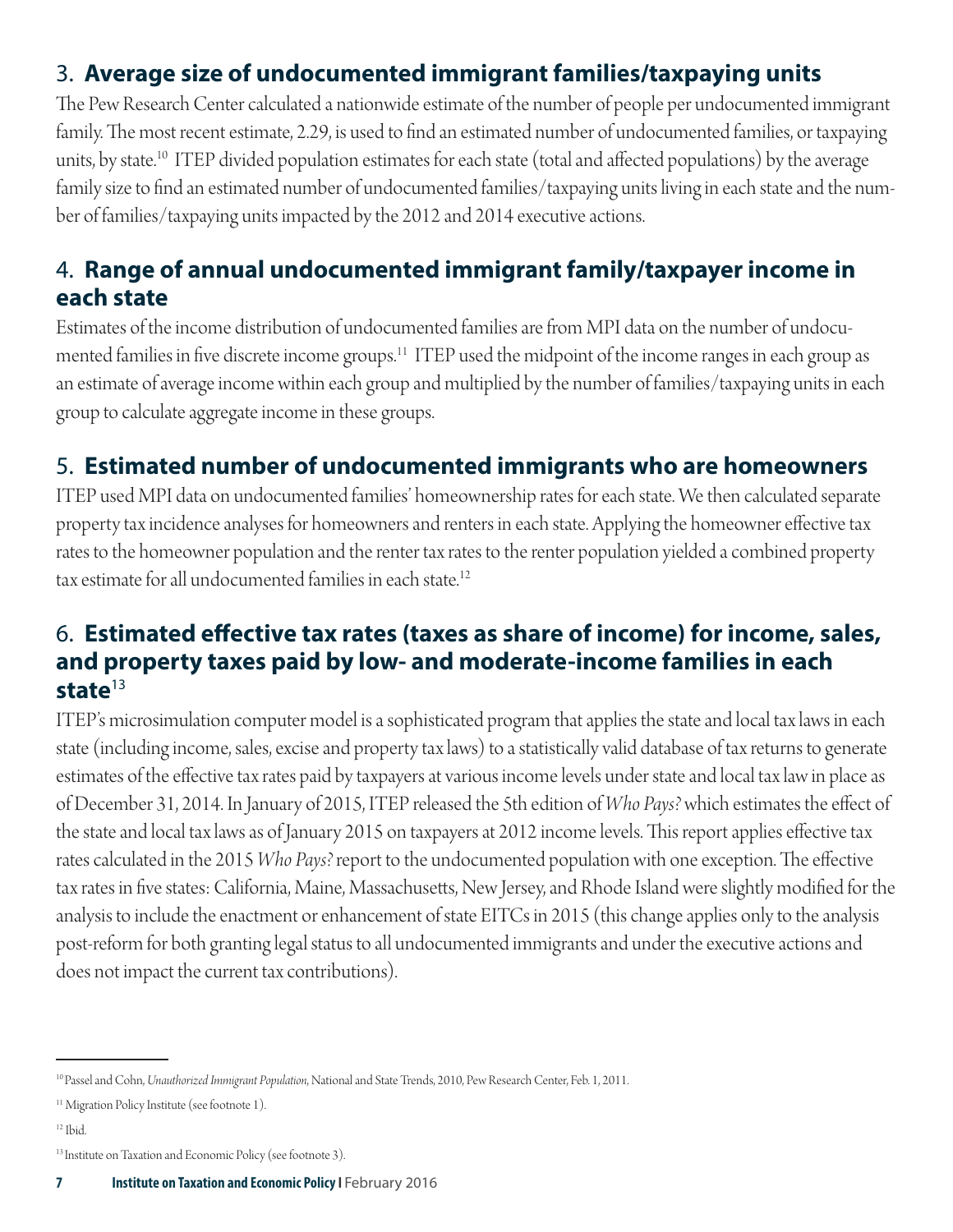The following assumptions were made to calculate the sales, property, and income taxes of the undocumented immigration population:

- Sales tax: Sales taxes are collected by retailers every time a purchase is made on a taxable good or service. It is reasonable to assume that undocumented immigrants pay sales tax at similar rates to U.S. citizens and legal immigrants with similar incomes. This analysis adjusts the estimated annual incomes for each state downward by 10 percent for purposes of calculating the sales tax paid to account for remittances. Research shows that undocumented immigrants send about 10 percent of their income to families in their countries of origin, so this portion of undocumented taxpayers' income is unavailable for taxable consumption.<sup>14</sup>
- Property tax: The first step in calculating property taxes was to identify the share of undocumented immigrant families who are homeowners or renters in each state. This analysis used state-by-state data from the MPI to estimate homeownership rates for undocumented immigrants in each state. The model assumes that for renters, half of the cost of the property tax paid initially by owners of rental properties is passed through to renters.
- Income tax: Various studies have estimated between 50 and 75 percent of undocumented immigrants currently pay personal income taxes using either false social security (SSN) or individual tax identification (ITIN) numbers.<sup>15</sup> This analysis assumes a 50 percent compliance rate for current taxes and 100 percent post-reform (for both granting legal status to all undocumented immigrants and under the executive actions).

Undocumented immigrants are currently ineligible to receive the federal Earned Income Tax Credit (EITC) and state versions of the credit because they lack the legal authority to work in the U.S. Accordingly, the impact of state EITCs has been removed from the current personal income tax estimates. This has the effect of increasing the effective income tax rates paid by these undocumented taxpayers under current law.

Additional indicators used to make calculations for anticipated state and local tax changes if legal status is granted as part of comprehensive immigration reform or under the executive actions:

Wage boost: This study assumes that having the authority to work legally in the United States would increase undocumented immigrants' wages and thus increase the taxes paid by those same immigrants, based on research by the Fiscal Policy Institute. Examining a number of studies on immigrant wages, this research consistently found that legal immigrants had higher wages than undocumented immigrants and gaining legal

<sup>&</sup>lt;sup>14</sup> See, for example, Manuel Orozco, Remittances to Latin America and the Caribbean: Issues and Perspectives on Development, Report Commissioned by the Organization of American States, September 2004.

<sup>&</sup>lt;sup>15</sup> See among others: Feinleib, Joel and David Warner, *The Impact of Immigration on Social Security and the National Economy*, Social Security Advisory Board, Issue Brief No. 1, December 2005 (Available at www.ssab.gov/brief-1-immigration.pdf ); Singer, Paula and Linda Dodd-Major, I*dentification Numbers and U.S. Government Compliance Initiatives*, *Tax Analysts Special Report, 2004*; and Cornelius, Wayne and Jessica Lewis, *Impacts of Border Enforcement on Mexican Migration: The View from Sending Communities*, La Jolla, Calif.: University of California at San Diego, Center for Comparative Immigration Studies, 2007.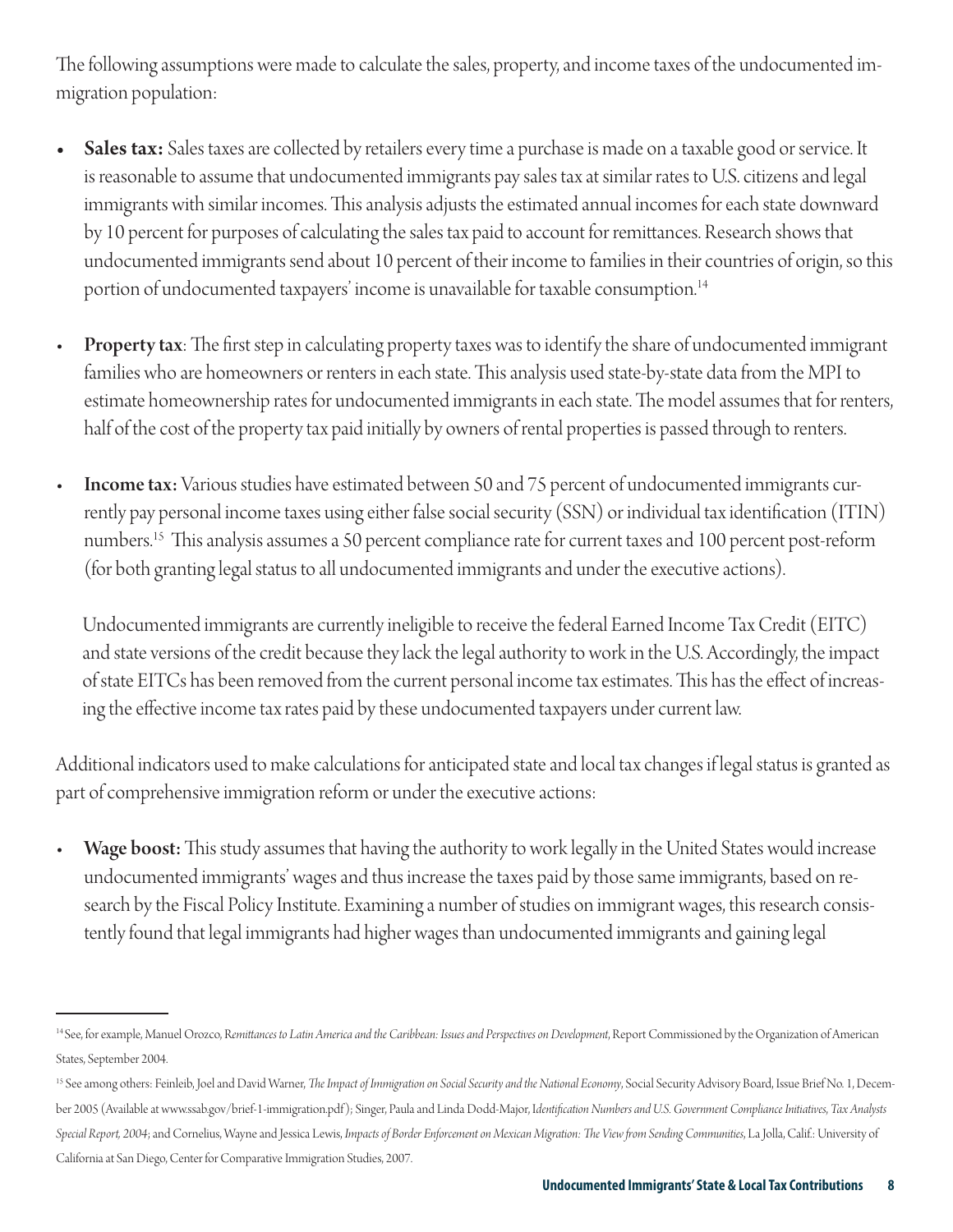status could boost wages anywhere between 6 and 15 percent.<sup>16</sup> A Congressional Budget Office report on the economic impact of immigration reformestimated the eventual wage boost to be 12 percent.<sup>17</sup> An analysis from the Center for American Progress estimates that the 5 million workers who would directly benefit from the president's action will see a wagepremium of 8.5 percent. <sup>18</sup> This study assumes a conservative estimate of a 10 percent wage hike under granting legal status to all 11 million undocumented immigrants and a 7.5 percent wage hike under the terms of the president's executive actions since the work status would only be temporary. An increase in income would also contribute to a slight increase in the sales, property, and income tax payments of the currently undocumented immigrant population.

- Personal income tax compliance: As explained above, current estimates of undocumented immigrants' income tax compliance rates range from 50 to 75 percent. To calculate the anticipated income tax gain from allowing undocumented immigrants to work in the U.S. legally (under full legal status or the executive actions), this analysis assumes full compliance with state personal income tax laws post-reform given the strong incentives for tax compliance likely to be included in a comprehensive reform measure. It is important to note that the same tax rules and provisions that apply to the general population will apply to undocumented immigrants filing income taxes.
- Earned Income Tax Credit eligibility: Post-reform (for both granting legal status to all undocumented immigrants via comprehensive reform and under the executive actions), the study assumes that working immigrants granted the legal right to live and work in the U.S. and who are otherwise eligible for the EITC will claim the credit.

This analysis also assumes that working immigrants meeting EITC eligibility criteria and granted the legal right to work under comprehensive immigration reform and the executive actions will claim the state versions of the credit. The states with permanent EITCs included in this report are: California, Colorado, Connecticut, District of Columbia, Delaware, Iowa, Illinois, Indiana, Kansas, Louisiana, Massachusetts, Maryland, Maine, Michigan, Minnesota, Nebraska, New Jersey, New Mexico, New York, Ohio, Oklahoma, Oregon, Rhode Island, Virginia, Vermont, and Wisconsin. This study includes the impact of the newly enacted EITC in California and improvements made to EITCs in Maine, Massachusetts, New Jersey, and Rhode Island since the publication of the 2015 report.

<sup>&</sup>lt;sup>16</sup> Kallick, David Dyssegaard, *Three Ways Immigration Reform Would Make the Economy More Productive*, Fiscal Policy Institute, June 4, 2013 (see Appendix A: A Review of the Literature on Legalization and Earnings). Available at: http://fiscalpolicy.org/wp-content/uploads/2013/06/3-ways-reform-would-improve-productivity.pdf. See also this report's methodology section for more information on the wage effects of granting legal status to the entire undocumented population as well as the wage effects on those affected by the president's executive actions.

<sup>17</sup> Congressional Budget Office, Cost Estimate for S. 744 (*Border Security, Economic Opportunity, and Immigration Modernization Act*), June 2013. Available at: http://cbo.gov/sites/ default/files/cbofiles/attachments/s744.pdf

<sup>&</sup>lt;sup>18</sup> Oakford, Patrick and Philip E. Wolgin, *The Economic and Fiscal Benefits of Deferred Action*, 2014, Center for American Progress. Available at: https://www.americanprogress.org/ issues/immigration/news/2014/11/21/102041/the-economic-and-fiscal-benefits-of-deferred-action/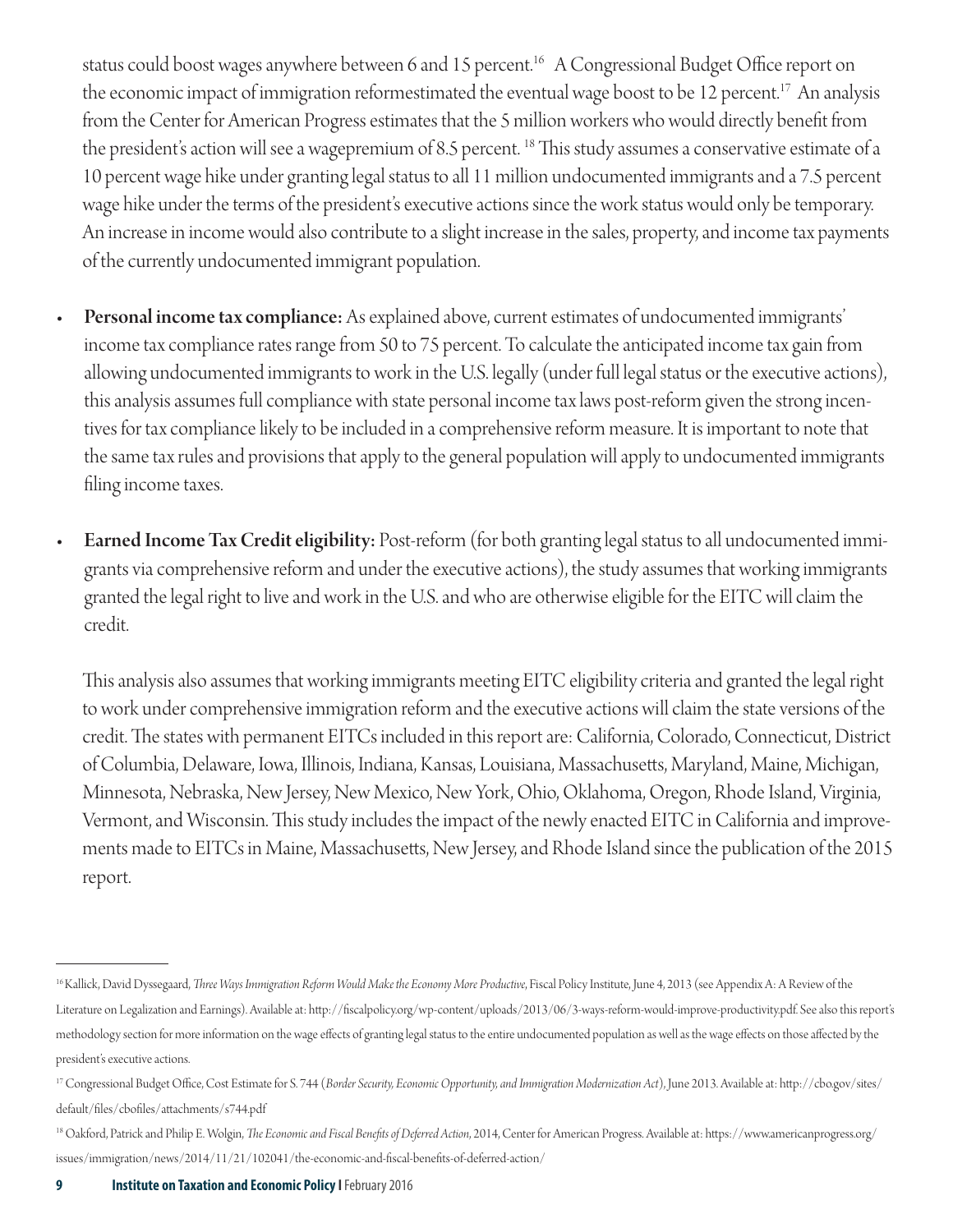### **Changes from ITEP's April 2015 Undocumented Immigrants' State & Local Tax Contributions Report**

The analysis presented in this report is an update to an ITEP report published in 2015. The 2016 report uses 2013 estimates on the undocumented immigrant population (size, income, homeownership, and population impacted by the executive actions) whereas the 2015 report used 2012 data. Most notably, the number of undocumented immigrants declined by more than 400,000 between 2012 and 2013, a decade-long trend that has been well documented amongst numerous researchers. The decline in the undocumented immigrant population and subsequently lower aggregate income led to a small drop in the total amount of state and local taxes undocumented immigrants pay in this study compared to the 2015 study.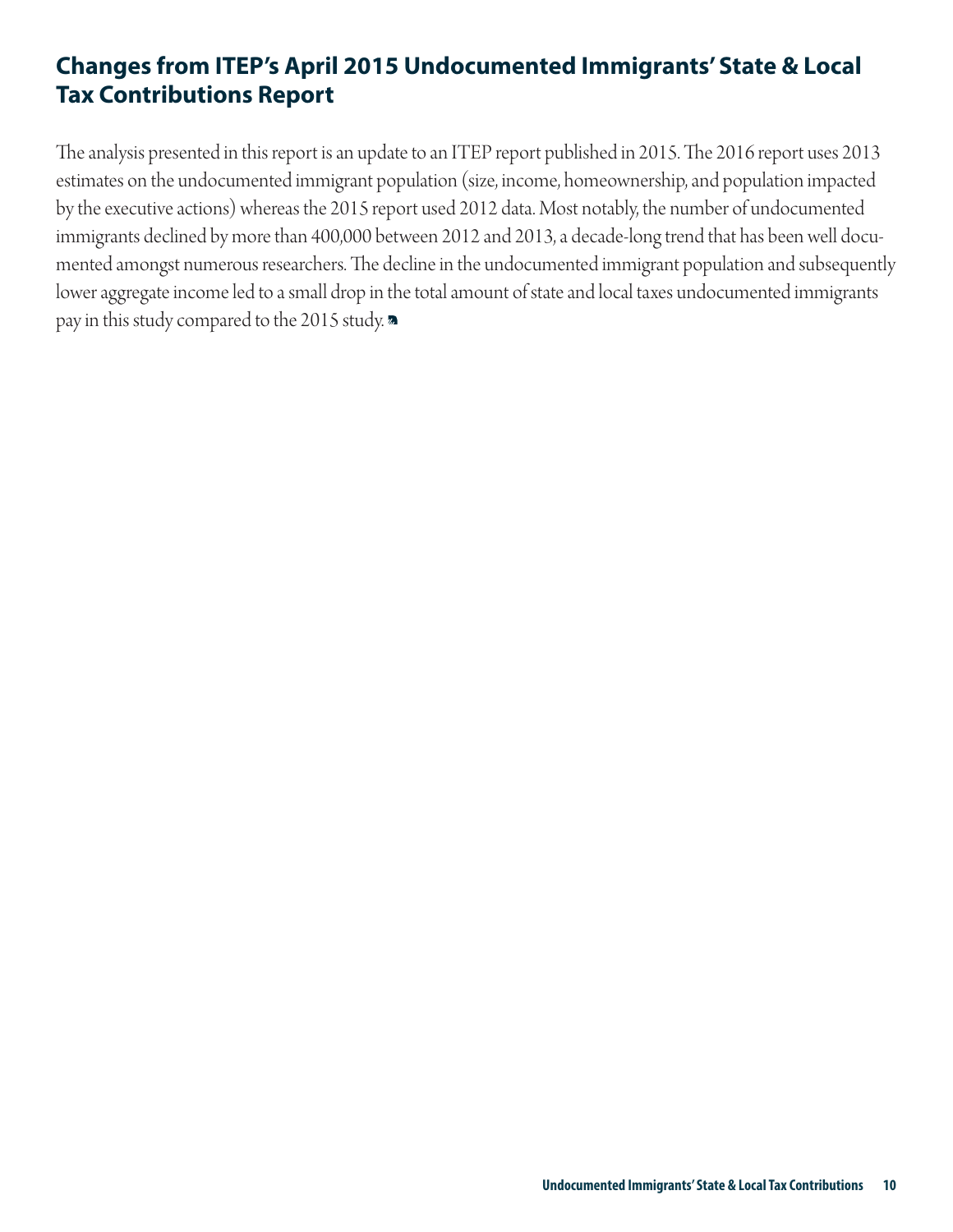Current vs. Full Legal Status for All Undocumented Immigrants

| <b>State</b>       | <b>Current vs. Full Legal Status</b> | <b>Total</b>    | <b>Sales and Excise Tax Personal Income Tax</b><br><b>Total</b> | <b>Property Tax Total</b> | <b>Total State and Local</b><br><b>Taxes</b> | <b>Undocumented</b><br><b>Immigrant Effective</b><br><b>Tax Rate</b> | <b>Top 1% Effective Tax</b><br>Rate (All Taxpayers) <sup>1</sup> |
|--------------------|--------------------------------------|-----------------|-----------------------------------------------------------------|---------------------------|----------------------------------------------|----------------------------------------------------------------------|------------------------------------------------------------------|
| <b>Alabama</b>     | Current                              | \$46,296,000    | \$10,748,000                                                    | \$6,739,000               | \$63,783,000                                 | 7.2%                                                                 | 3.8%                                                             |
|                    | <b>Full Legal Status</b>             | \$50,925,000    | \$23,647,000                                                    | \$7,412,000               | \$81,984,000                                 | 8.4%                                                                 |                                                                  |
| <b>Alaska</b>      | Current                              | \$1,590,000     | No Income Tax                                                   | \$1,922,000               | \$3,512,000                                  | 4.5%                                                                 | 2.5%                                                             |
|                    | <b>Full Legal Status</b>             | \$1,749,000     |                                                                 | \$2,115,000               | \$3,863,000                                  | 4.5%                                                                 |                                                                  |
| <b>Arizona</b>     | Current                              | \$155,014,000   | \$17,552,000                                                    | \$58,883,000              | \$231,450,000                                | 8.0%                                                                 | 4.6%                                                             |
|                    | <b>Full Legal Status</b>             | \$170,516,000   | \$38,615,000                                                    | \$64,772,000              | \$273,902,000                                | 8.6%                                                                 |                                                                  |
| <b>Arkansas</b>    | Current                              | \$44,115,000    | \$6,790,000                                                     | \$7,700,000               | \$58,605,000                                 | 9.1%                                                                 | 5.6%                                                             |
|                    | <b>Full Legal Status</b>             | \$48,527,000    | \$14,938,000                                                    | \$8,470,000               | \$71,934,000                                 | 10.2%                                                                |                                                                  |
| <b>California</b>  | Current                              | \$1,951,824,000 | \$155,623,000                                                   | \$1,062,954,000           | \$3,170,401,000                              | 8.0%                                                                 | 8.7%                                                             |
|                    | <b>Full Legal Status</b>             | \$2,147,006,000 | \$303,181,000                                                   | \$1,169,250,000           | \$3,619,437,000                              | 8.3%                                                                 |                                                                  |
|                    | Current                              | \$79,453,000    | \$20,373,000                                                    | \$34,756,000              | \$134,582,000                                | 6.7%                                                                 | 4.6%                                                             |
| <b>Colorado</b>    | <b>Full Legal Status</b>             | \$87,398,000    | \$44,820,000                                                    | \$38,232,000              | \$170,450,000                                | 7.7%                                                                 |                                                                  |
| <b>Connecticut</b> | Current                              | \$67,193,000    | \$15,392,000                                                    | \$53,649,000              | \$136,233,000                                | 8.3%                                                                 | 5.3%                                                             |
|                    | <b>Full Legal Status</b>             | \$73,912,000    | \$24,847,000                                                    | \$59,014,000              | \$157,772,000                                | 8.8%                                                                 |                                                                  |
| <b>Delaware</b>    | Current                              | \$4,393,000     | \$3,999,000                                                     | \$3,574,000               | \$11,966,000                                 | 3.9%                                                                 | 4.8%                                                             |
|                    | <b>Full Legal Status</b>             | \$4,832,000     | \$8,481,000                                                     | \$3,931,000               | \$17,244,000                                 | 5.1%                                                                 |                                                                  |
|                    | Current                              | \$16,605,000    | \$5,718,000                                                     | \$4,760,000               | \$27,083,000                                 | 7.3%                                                                 | 6.4%                                                             |
| Dist. of Col.      | <b>Full Legal Status</b>             | \$18,266,000    | \$9,656,000                                                     | \$5,236,000               | \$33,157,000                                 | 8.1%                                                                 |                                                                  |
|                    | Current                              | \$454,050,000   |                                                                 | \$134,036,000             | \$588,086,000                                | 7.3%                                                                 |                                                                  |
| <b>Florida</b>     | <b>Full Legal Status</b>             | \$499,455,000   | No Income Tax                                                   | \$147,439,000             | \$646,894,000                                | 7.3%                                                                 | 1.9%                                                             |
|                    | Current                              | \$218,843,000   | \$63,457,000                                                    | \$76,453,000              | \$358,753,000                                | 7.3%                                                                 |                                                                  |
| Georgia            | <b>Full Legal Status</b>             | \$240,727,000   | \$139,605,000                                                   | \$84,099,000              | \$464,430,000                                | 8.6%                                                                 | 5.0%                                                             |
|                    | <b>Current</b>                       | \$19,185,000    | \$6,024,000                                                     | \$5,022,000               | \$30,231,000                                 | 9.0%                                                                 |                                                                  |
| <b>Hawaii</b>      | <b>Full Legal Status</b>             | \$21,103,000    | \$13,254,000                                                    | \$5,525,000               | \$39,881,000                                 | 10.8%                                                                | 7.0%                                                             |

**11 Institute on Taxation and Economic Policy I** February 2016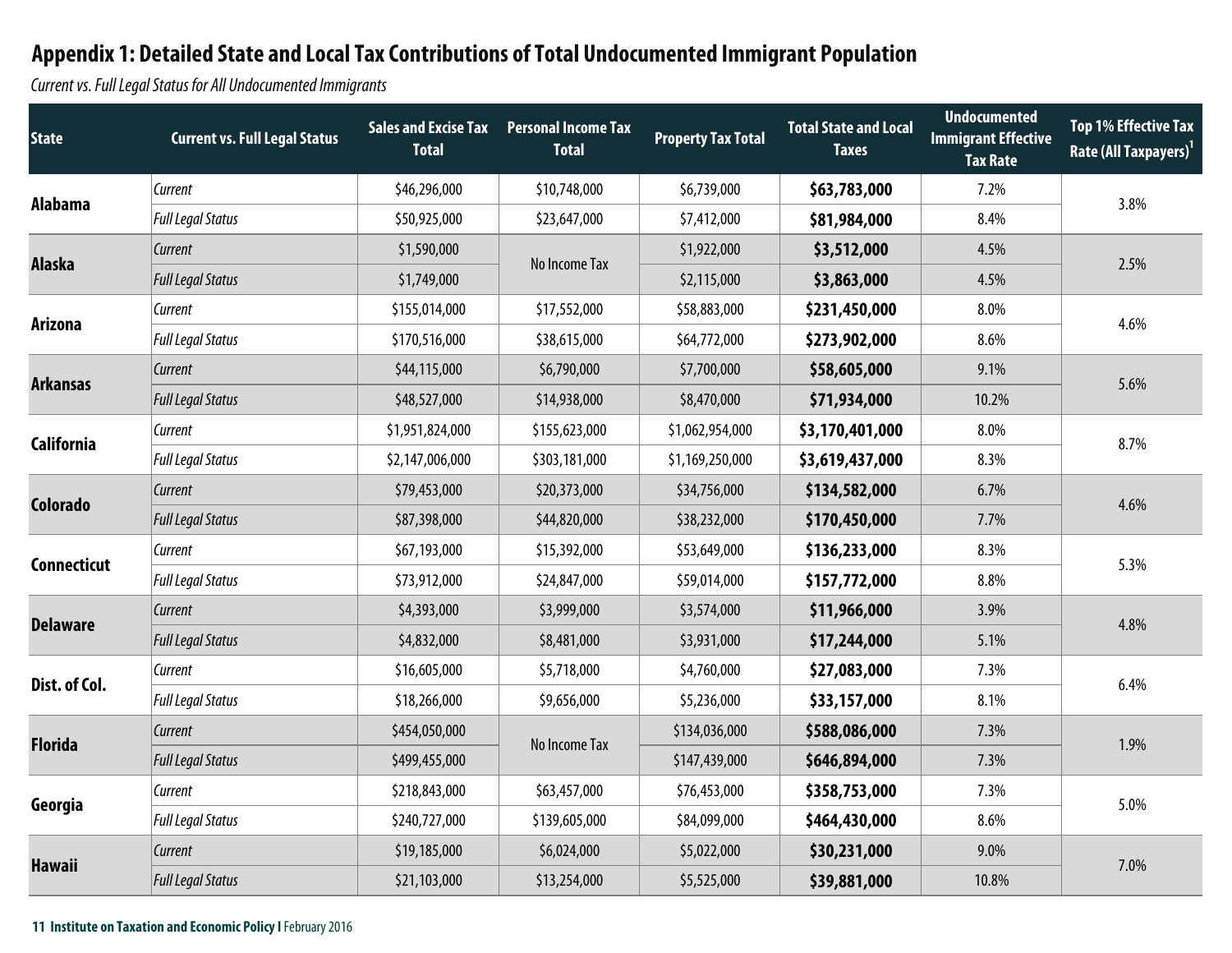Current vs. Full Legal Status for All Undocumented Immigrants

| <b>State</b>         | <b>Current vs. Full Legal Status</b> | <b>Total</b>  | <b>Sales and Excise Tax Personal Income Tax</b><br><b>Total</b> | <b>Property Tax Total</b> | <b>Total State and Local</b><br><b>Taxes</b> | <b>Undocumented</b><br><b>Immigrant Effective</b><br><b>Tax Rate</b> | <b>Top 1% Effective Tax</b><br>Rate (All Taxpayers) <sup>1</sup> |
|----------------------|--------------------------------------|---------------|-----------------------------------------------------------------|---------------------------|----------------------------------------------|----------------------------------------------------------------------|------------------------------------------------------------------|
|                      | Current                              | \$15,537,000  | \$2,359,000                                                     | \$8,352,000               | \$26,248,000                                 | 7.2%                                                                 | 6.4%                                                             |
| Idaho                | <b>Full Legal Status</b>             | \$17,091,000  | \$5,191,000                                                     | \$9,187,000               | \$31,468,000                                 | 7.8%                                                                 |                                                                  |
| <b>Illinois</b>      | Current                              | \$344,326,000 | \$93,465,000                                                    | \$305,497,000             | \$743,288,000                                | 10.3%                                                                | 4.6%                                                             |
|                      | <b>Full Legal Status</b>             | \$378,759,000 | \$182,975,000                                                   | \$336,047,000             | \$897,781,000                                | 11.3%                                                                |                                                                  |
| Indiana              | Current                              | \$53,794,000  | \$19,145,000                                                    | \$16,314,000              | \$89,253,000                                 | 8.1%                                                                 | 5.2%                                                             |
|                      | Full Legal Status                    | \$59,173,000  | \$39,852,000                                                    | \$17,945,000              | \$116,970,000                                | 9.7%                                                                 |                                                                  |
| lowa                 | Current                              | \$21,709,000  | \$6,019,000                                                     | \$9,653,000               | \$37,381,000                                 | 7.9%                                                                 | 6.0%                                                             |
|                      | Full Legal Status                    | \$23,880,000  | \$11,793,000                                                    | \$10,619,000              | \$46,292,000                                 | 8.9%                                                                 |                                                                  |
|                      | Current                              | \$43,982,000  | \$6,541,000                                                     | \$18,755,000              | \$69,278,000                                 | 8.2%                                                                 | 3.6%                                                             |
| <b>Kansas</b>        | <b>Full Legal Status</b>             | \$48,381,000  | \$11,424,000                                                    | \$20,630,000              | \$80,435,000                                 | 8.7%                                                                 |                                                                  |
|                      | Current                              | \$20,981,000  | \$11,134,000                                                    | \$5,253,000               | \$37,368,000                                 | 7.1%                                                                 | 6.0%                                                             |
| <b>Kentucky</b>      | <b>Full Legal Status</b>             | \$23,079,000  | \$24,495,000                                                    | \$5,778,000               | \$53,352,000                                 | 9.2%                                                                 |                                                                  |
| Louisiana            | Current                              | \$46,877,000  | \$7,678,000                                                     | \$6,505,000               | \$61,060,000                                 | 7.8%                                                                 | 4.2%                                                             |
|                      | <b>Full Legal Status</b>             | \$51,565,000  | \$16,006,000                                                    | \$7,156,000               | \$74,726,000                                 | 8.7%                                                                 |                                                                  |
| <b>Maine</b>         | Current                              | \$2,568,000   | \$665,000                                                       | \$1,111,000               | \$4,344,000                                  | 6.6%                                                                 | 7.5%                                                             |
|                      | <b>Full Legal Status</b>             | \$2,825,000   | \$1,436,000                                                     | \$1,222,000               | \$5,483,000                                  | 7.6%                                                                 |                                                                  |
| <b>Maryland</b>      | Current                              | \$153,958,000 | \$71,017,000                                                    | \$83,079,000              | \$308,055,000                                | 8.3%                                                                 | 6.7%                                                             |
|                      | <b>Full Legal Status</b>             | \$169,354,000 | \$132,927,000                                                   | \$91,387,000              | \$393,669,000                                | 9.7%                                                                 |                                                                  |
| <b>Massachusetts</b> | <b>Current</b>                       | \$87,506,000  | \$45,589,000                                                    | \$68,274,000              | \$201,369,000                                | 7.2%                                                                 | 4.9%                                                             |
|                      | <b>Full Legal Status</b>             | \$96,256,000  | \$90,722,000                                                    | \$75,101,000              | \$262,080,000                                | 8.5%                                                                 |                                                                  |
|                      | Current                              | \$45,416,000  | \$17,681,000                                                    | \$20,736,000              | \$83,833,000                                 | 7.0%                                                                 | 5.1%                                                             |
| <b>Michigan</b>      | Full Legal Status                    | \$49,958,000  | \$37,078,000                                                    | \$22,809,000              | \$109,845,000                                | 8.3%                                                                 |                                                                  |
|                      | <b>Current</b>                       | \$45,493,000  | \$13,387,000                                                    | \$18,186,000              | \$77,066,000                                 | 7.5%                                                                 | 7.5%                                                             |
| <b>Minnesota</b>     | <b>Full Legal Status</b>             | \$50,042,000  | \$24,667,000                                                    | \$20,005,000              | \$94,713,000                                 | 8.3%                                                                 |                                                                  |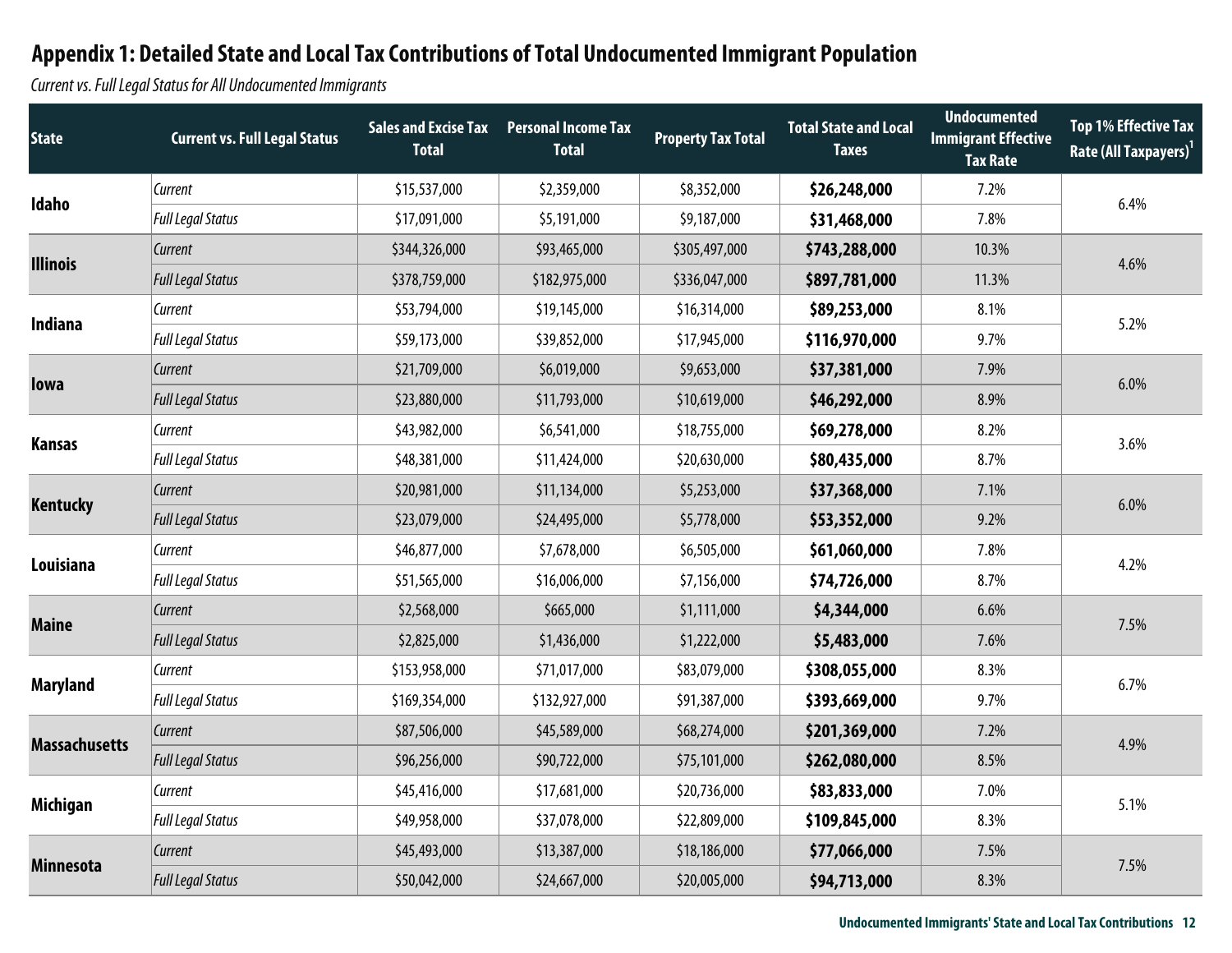Current vs. Full Legal Status for All Undocumented Immigrants

| <b>State</b>          | <b>Current vs. Full Legal Status</b> | <b>Sales and Excise Tax</b><br><b>Total</b> | <b>Personal Income Tax</b><br><b>Total</b> | <b>Property Tax Total</b> | <b>Total State and Local</b><br><b>Taxes</b> | <b>Undocumented</b><br><b>Immigrant Effective</b><br><b>Tax Rate</b> | <b>Top 1% Effective Tax</b><br>Rate (All Taxpayers) <sup>1</sup> |
|-----------------------|--------------------------------------|---------------------------------------------|--------------------------------------------|---------------------------|----------------------------------------------|----------------------------------------------------------------------|------------------------------------------------------------------|
|                       | <b>Current</b>                       | \$16,666,000                                | \$2,610,000                                | \$2,595,000               | \$21,872,000                                 | 7.5%                                                                 | 5.3%                                                             |
| <b>Mississippi</b>    | <b>Full Legal Status</b>             | \$18,333,000                                | \$5,743,000                                | \$2,855,000               | \$26,930,000                                 | 8.4%                                                                 |                                                                  |
| <b>Missouri</b>       | Current                              | \$28,068,000                                | \$8,718,000                                | \$11,487,000              | \$48,273,000                                 | 6.8%                                                                 | 5.5%                                                             |
|                       | <b>Full Legal Status</b>             | \$30,875,000                                | \$19,180,000                               | \$12,635,000              | \$62,690,000                                 | 8.1%                                                                 |                                                                  |
| <b>Montana</b>        | Current                              | \$663,000                                   | \$563,000                                  | \$981,000                 | \$2,207,000                                  | 4.2%                                                                 | 4.7%                                                             |
|                       | <b>Full Legal Status</b>             | \$730,000                                   | \$1,238,000                                | \$1,079,000               | \$3,047,000                                  | 5.3%                                                                 |                                                                  |
| <b>Nebraska</b>       | <b>Current</b>                       | \$22,831,000                                | \$4,048,000                                | \$15,216,000              | \$42,096,000                                 | 9.0%                                                                 | 6.3%                                                             |
|                       | <b>Full Legal Status</b>             | \$25,114,000                                | \$7,677,000                                | \$16,738,000              | \$49,529,000                                 | 9.6%                                                                 |                                                                  |
| <b>Nevada</b>         | Current                              | \$69,387,000                                | No Income Tax                              | \$21,648,000              | \$91,035,000                                 | 5.0%                                                                 | 1.4%                                                             |
|                       | <b>Full Legal Status</b>             | \$76,326,000                                |                                            | \$23,812,000              | \$100,138,000                                | 5.0%                                                                 |                                                                  |
|                       | <b>Current</b>                       | \$2,172,000                                 | No Income Tax on Wages                     | \$5,987,000               | \$8,205,000                                  | 6.3%                                                                 | 2.6%                                                             |
| <b>New Hampshire</b>  | <b>Full Legal Status</b>             | \$2,390,000                                 |                                            | \$6,586,000               | \$9,076,000                                  | 6.3%                                                                 |                                                                  |
|                       | Current                              | \$267,243,000                               | \$49,370,000                               | \$273,688,000             | \$590,302,000                                | 7.7%                                                                 | 7.1%                                                             |
| <b>New Jersey</b>     | <b>Full Legal Status</b>             | \$293,968,000                               | \$72,583,000                               | \$301,057,000             | \$667,608,000                                | 7.9%                                                                 |                                                                  |
| <b>New Mexico</b>     | <b>Current</b>                       | \$50,204,000                                | \$3,950,000                                | \$13,846,000              | \$67,999,000                                 | 9.2%                                                                 | 4.8%                                                             |
|                       | <b>Full Legal Status</b>             | \$55,224,000                                | \$5,568,000                                | \$15,230,000              | \$76,022,000                                 | 9.3%                                                                 |                                                                  |
| <b>New York</b>       | Current                              | \$568,456,000                               | \$182,416,000                              | \$357,754,000             | \$1,108,625,000                              | 8.9%                                                                 | 8.1%                                                             |
|                       | <b>Full Legal Status</b>             | \$625,301,000                               | \$336,177,000                              | \$393,529,000             | \$1,355,008,000                              | 9.9%                                                                 |                                                                  |
| <b>North Carolina</b> | Current                              | \$162,322,000                               | \$59,173,000                               | \$54,345,000              | \$275,840,000                                | 6.8%                                                                 |                                                                  |
|                       | <b>Full Legal Status</b>             | \$178,554,000                               | \$130,181,000                              | \$59,779,000              | \$368,514,000                                | 8.3%                                                                 | 5.3%                                                             |
| <b>North Dakota</b>   | Current                              | \$2,903,000                                 | \$161,000                                  | \$695,000                 | \$3,759,000                                  | 7.2%                                                                 | 3.0%                                                             |
|                       | Full Legal Status                    | \$3,194,000                                 | \$353,000                                  | \$764,000                 | \$4,311,000                                  | 7.5%                                                                 |                                                                  |
| <b>Ohio</b>           | Current                              | \$47,519,000                                | \$15,684,000                               | \$21,654,000              | \$84,857,000                                 | 8.0%                                                                 |                                                                  |
|                       | <b>Full Legal Status</b>             | \$52,271,000                                | \$34,505,000                               | \$23,819,000              | \$110,595,000                                | 9.5%                                                                 | 5.5%                                                             |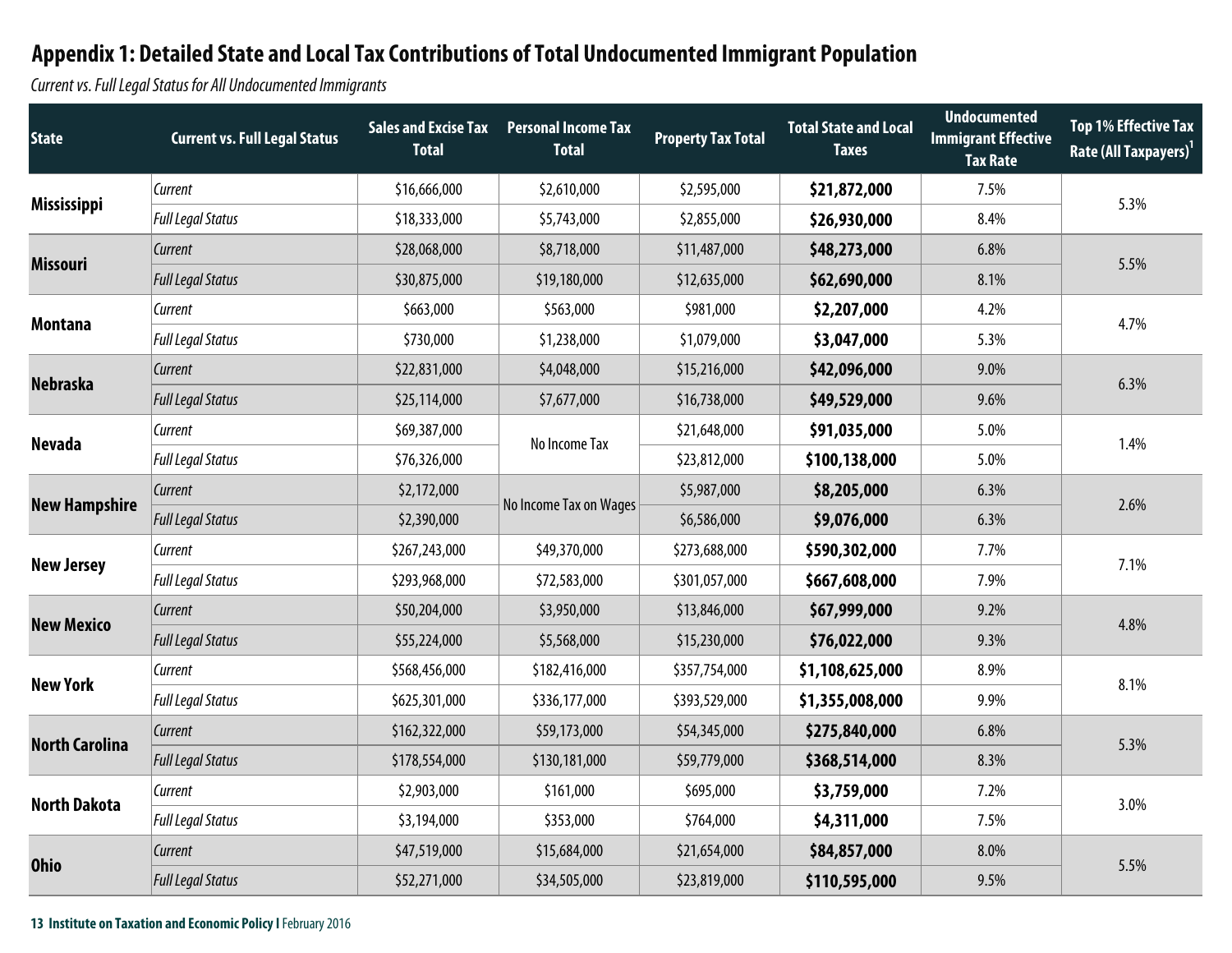Current vs. Full Legal Status for All Undocumented Immigrants

| <b>State</b>          | <b>Current vs. Full Legal Status</b> | <b>Sales and Excise Tax</b><br><b>Total</b> | <b>Personal Income Tax</b><br><b>Total</b> | <b>Property Tax Total</b> | <b>Total State and Local</b><br><b>Taxes</b> | <b>Undocumented</b><br><b>Immigrant Effective</b><br><b>Tax Rate</b> | <b>Top 1% Effective Tax</b><br>Rate (All Taxpayers) <sup>1</sup> |
|-----------------------|--------------------------------------|---------------------------------------------|--------------------------------------------|---------------------------|----------------------------------------------|----------------------------------------------------------------------|------------------------------------------------------------------|
| <b>Oklahoma</b>       | Current                              | \$52,790,000                                | \$9,693,000                                | \$14,785,000              | \$77,268,000                                 | 7.8%                                                                 | 4.3%                                                             |
|                       | <b>Full Legal Status</b>             | \$58,069,000                                | \$19,945,000                               | \$16,264,000              | \$94,278,000                                 | 8.7%                                                                 |                                                                  |
|                       | <b>Current</b>                       | \$14,868,000                                | \$28,340,000                               | \$34,962,000              | \$78,169,000                                 | 5.6%                                                                 | 6.5%                                                             |
| <b>Oregon</b>         | Full Legal Status                    | \$16,354,000                                | \$60,070,000                               | \$38,458,000              | \$114,882,000                                | 7.4%                                                                 |                                                                  |
| Pennsylvania          | <b>Current</b>                       | \$66,902,000                                | \$34,169,000                               | \$38,333,000              | \$139,404,000                                | 7.5%                                                                 | 4.2%                                                             |
|                       | <b>Full Legal Status</b>             | \$73,592,000                                | \$75,172,000                               | \$42,166,000              | \$190,931,000                                | 9.3%                                                                 |                                                                  |
| <b>Rhode Island</b>   | <b>Current</b>                       | \$18,286,000                                | \$4,081,000                                | \$11,071,000              | \$33,438,000                                 | 7.6%                                                                 | 6.3%                                                             |
|                       | Full Legal Status                    | \$20,115,000                                | \$8,149,000                                | \$12,179,000              | \$40,442,000                                 | 8.4%                                                                 |                                                                  |
| <b>South Carolina</b> | <b>Current</b>                       | \$43,861,000                                | \$10,563,000                               | \$13,274,000              | \$67,697,000                                 | 5.5%                                                                 | 4.5%                                                             |
|                       | Full Legal Status                    | \$48,247,000                                | \$23,238,000                               | \$14,601,000              | \$86,085,000                                 | 6.4%                                                                 |                                                                  |
| <b>South Dakota</b>   | <b>Current</b>                       | \$3,391,000                                 | No Income Tax                              | \$861,000                 | \$4,252,000                                  | 8.1%                                                                 | 1.8%                                                             |
|                       | <b>Full Legal Status</b>             | \$3,730,000                                 |                                            | \$947,000                 | \$4,677,000                                  | 8.1%                                                                 |                                                                  |
| <b>Tennessee</b>      | Current                              | \$88,060,000                                | No Income Tax on Wages                     | \$17,188,000              | \$105,277,000                                | 7.7%                                                                 | 3.0%                                                             |
|                       | <b>Full Legal Status</b>             | \$96,866,000                                |                                            | \$18,907,000              | \$115,836,000                                | 7.7%                                                                 |                                                                  |
| <b>Texas</b>          | Current                              | \$1,047,664,000                             | No Income Tax                              | \$494,733,000             | \$1,542,397,000                              | 8.7%                                                                 |                                                                  |
|                       | <b>Full Legal Status</b>             | \$1,152,431,000                             |                                            | \$544,206,000             | \$1,696,637,000                              | 8.7%                                                                 | 2.9%                                                             |
| <b>Utah</b>           | Current                              | \$39,131,000                                | \$12,088,000                               | \$15,883,000              | \$67,102,000                                 | 6.9%                                                                 | 4.8%                                                             |
|                       | <b>Full Legal Status</b>             | \$43,044,000                                | \$26,594,000                               | \$17,471,000              | \$87,109,000                                 | 8.1%                                                                 |                                                                  |
| <b>Vermont</b>        | Current                              | \$1,990,000                                 | \$426,000                                  | \$1,502,000               | \$3,918,000                                  | 7.5%                                                                 | 7.7%                                                             |
|                       | <b>Full Legal Status</b>             | \$2,189,000                                 | \$701,000                                  | \$1,652,000               | \$4,543,000                                  | 7.9%                                                                 |                                                                  |
|                       | Current                              | \$124,534,000                               | \$56,756,000                               | \$64,567,000              | \$245,857,000                                | 6.5%                                                                 | 5.1%                                                             |
| <b>Virginia</b>       | <b>Full Legal Status</b>             | \$136,988,000                               | \$116,137,000                              | \$71,024,000              | \$324,148,000                                | 7.8%                                                                 |                                                                  |
|                       | <b>Current</b>                       | \$223,135,000                               | No Income Tax                              | \$69,034,000              | \$292,169,000                                | 10.8%                                                                |                                                                  |
| Washington            | <b>Full Legal Status</b>             | \$245,448,000                               |                                            | \$75,937,000              | \$321,385,000                                | 10.8%                                                                | 2.4%                                                             |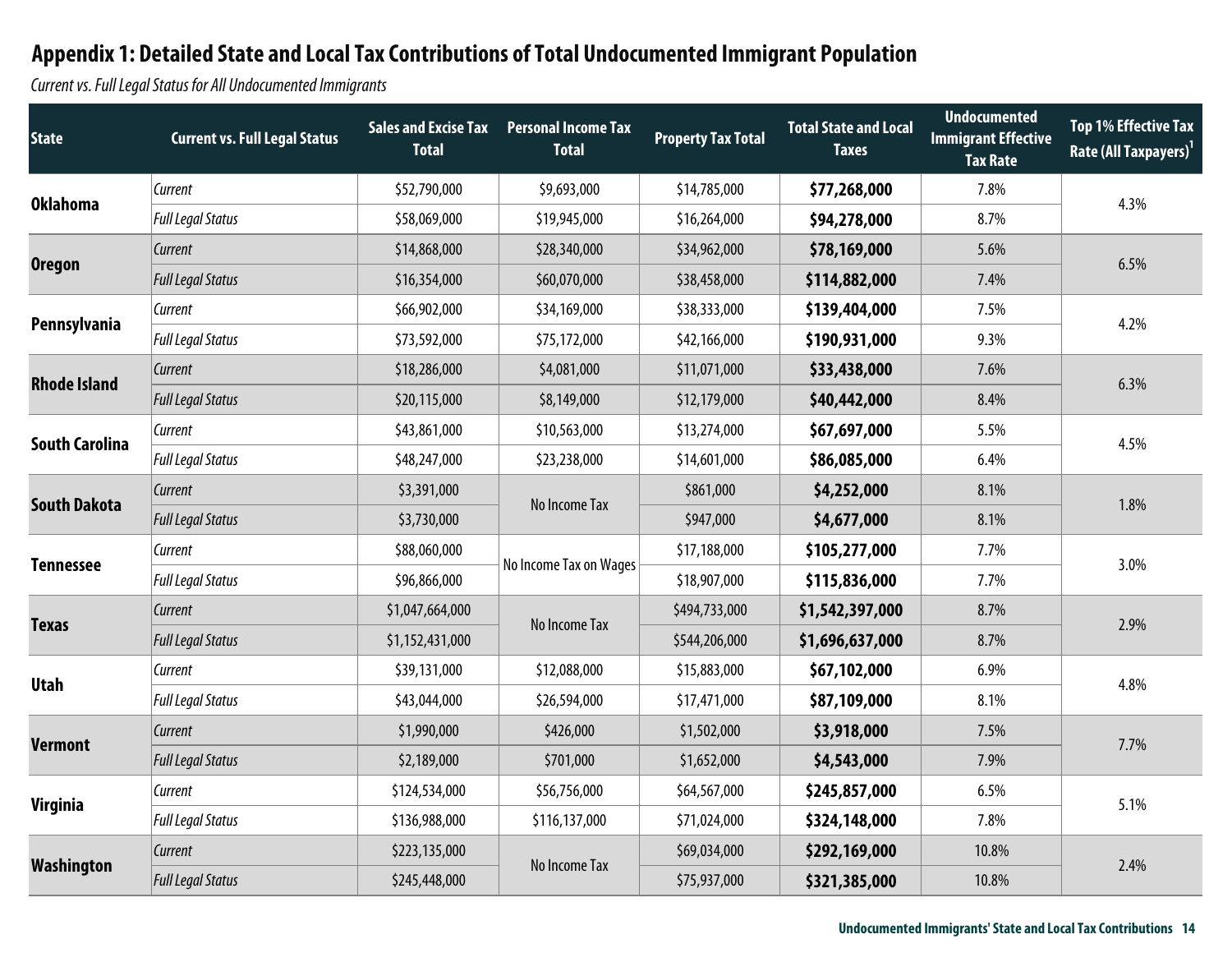Current vs. Full Legal Status for All Undocumented Immigrants

| <b>State</b>         | <b>Current vs. Full Legal Status</b> | <b>Sales and Excise Tax</b><br><b>Total</b> | <b>Personal Income Tax</b><br><b>Total</b> | <b>Property Tax Total</b> | <b>Total State and Local</b><br><b>Taxes</b> | <b>Undocumented</b><br>Immigrant Effective<br><b>Tax Rate</b> | <b>Top 1% Effective Tax</b><br>Rate (All Taxpayers) <sup>1</sup> |
|----------------------|--------------------------------------|---------------------------------------------|--------------------------------------------|---------------------------|----------------------------------------------|---------------------------------------------------------------|------------------------------------------------------------------|
| <b>West Virginia</b> | Current                              | \$2,895,000                                 | \$883,000                                  | \$426,000                 | \$4,204,000                                  | 6.4%                                                          | 6.5%                                                             |
|                      | <b>Full Legal Status</b>             | \$3,184,000                                 | \$1,944,000                                | \$468,000                 | \$5,596,000                                  | 7.8%                                                          |                                                                  |
| Wisconsin            | <b>Current</b>                       | \$41,762,000                                | \$11,098,000                               | \$28,002,000              | \$80,863,000                                 | 8.2%                                                          | 6.2%                                                             |
|                      | <b>Full Legal Status</b>             | \$45,938,000                                | \$21,593,000                               | \$30,802,000              | \$98,333,000                                 | 9.1%                                                          |                                                                  |
| <b>Wyoming</b>       | Current                              | \$2,936,000                                 |                                            | \$688,000                 | \$3,625,000                                  | 5.5%                                                          |                                                                  |
|                      | <b>Full Legal Status</b>             | \$3,230,000                                 | No Income Tax                              | \$757,000                 | \$3,987,000                                  | 5.5%                                                          | 1.2%                                                             |
|                      |                                      |                                             |                                            |                           |                                              |                                                               |                                                                  |

| <b>All States</b> | Current                  | \$6,951,347,000   | \$1,095,221,000  | \$3,597,367,000 | \$11,643,936,000    | 8.0% | 5.4% |
|-------------------|--------------------------|-------------------|------------------|-----------------|---------------------|------|------|
|                   | <b>Full Legal Status</b> | \$7,646,482,000   | \$2,166,521,000  | \$3,957,104,000 | \$13,770,107,000    | 8.6% |      |
|                   | <b>Change</b>            | $+$ \$695,135,000 | +\$1,071,300,000 | +\$359,737,000  | $+$ \$2,126,171,000 |      |      |
|                   | $\%$ Total Change        | 33%               | 50%              | 17%             |                     |      |      |

<sup>1</sup> Institute on Taxation and Economic Policy, A Distributional Analysis of the Tax Systems in All Fifty States, 5th Edition, January 2015. www.whopays.org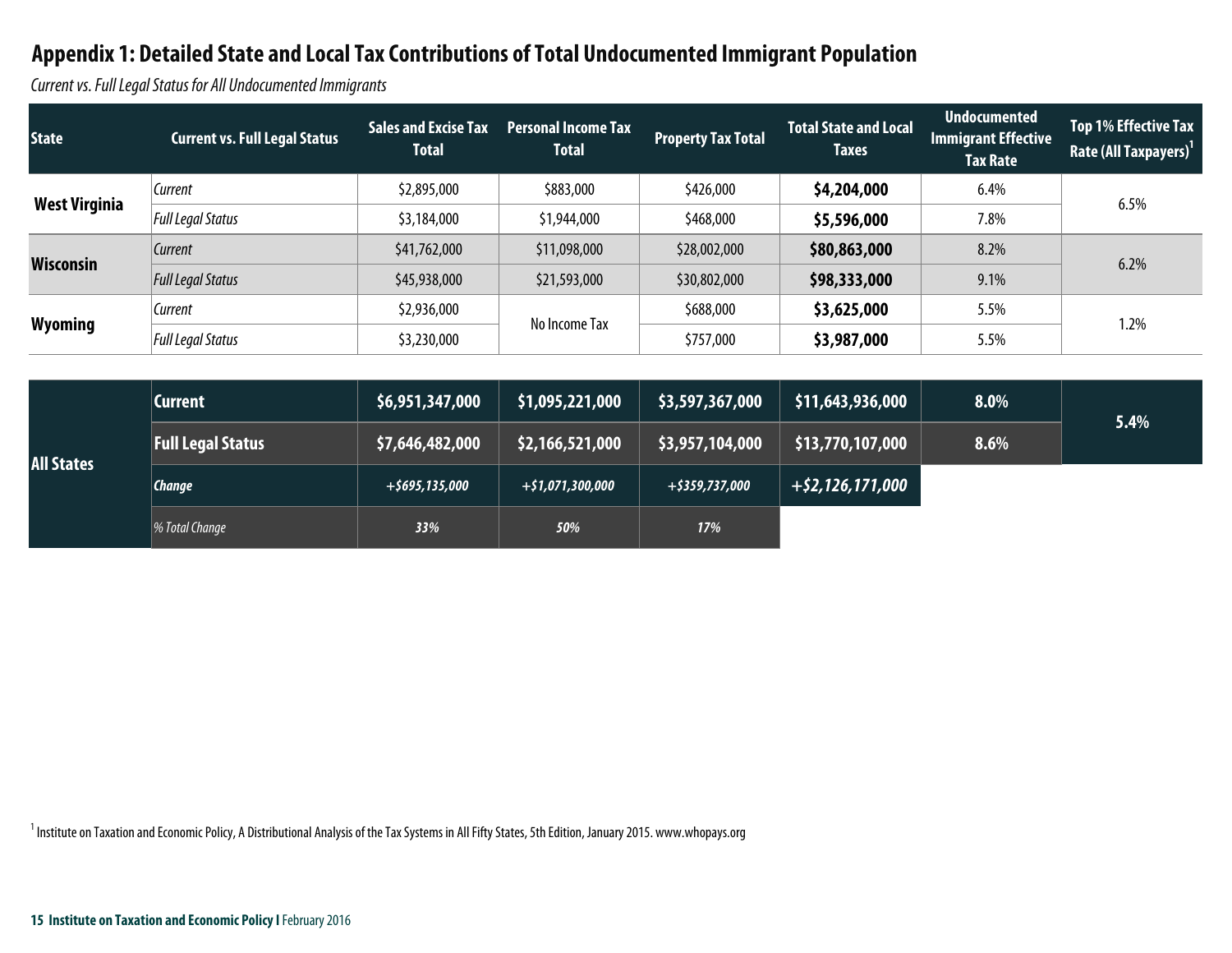Current vs. Post Implementation of Executive Actions

| <b>State</b>       | <b>Current vs. Executive Actions</b> | <b>Total</b>    | Sales and Excise Tax Personal Income Tax<br><b>Total</b> | <b>Property Tax Total</b> | <b>Total State and Local</b><br><b>Taxes</b> | Impacted<br><b>Undoc.Immigrant</b><br><b>Effective Tax Rate</b> | <b>Top 1% Effective Tax</b><br>Rate (All Taxpayers) <sup>1</sup> |
|--------------------|--------------------------------------|-----------------|----------------------------------------------------------|---------------------------|----------------------------------------------|-----------------------------------------------------------------|------------------------------------------------------------------|
| Alabama            | Current                              | \$19,933,000    | \$4,628,000                                              | \$2,901,000               | \$27,462,000                                 | 7.2%                                                            | 3.8%                                                             |
|                    | <b>Executive Actions</b>             | \$21,428,000    | \$9,950,000                                              | \$3,119,000               | \$34,497,000                                 | 8.4%                                                            |                                                                  |
| <b>Alaska</b>      | Current                              | \$475,000       | No Income Tax                                            | \$574,000                 | \$1,049,000                                  | 4.5%                                                            | 2.5%                                                             |
|                    | <b>Executive Actions</b>             | \$510,000       |                                                          | \$617,000                 | \$1,127,000                                  | 4.5%                                                            |                                                                  |
|                    | Current                              | \$79,856,000    | \$9,042,000                                              | \$30,334,000              | \$119,232,000                                | 8.0%                                                            | 4.6%                                                             |
| <b>Arizona</b>     | <b>Executive Actions</b>             | \$85,845,000    | \$19,441,000                                             | \$32,609,000              | \$137,894,000                                | 8.6%                                                            |                                                                  |
| <b>Arkansas</b>    | Current                              | \$22,875,000    | \$3,521,000                                              | \$3,992,000               | \$30,388,000                                 | 9.1%                                                            | 5.6%                                                             |
|                    | <b>Executive Actions</b>             | \$24,590,000    | \$7,569,000                                              | \$4,292,000               | \$36,452,000                                 | 10.2%                                                           |                                                                  |
|                    | Current                              | \$979,772,000   | \$78,119,000                                             | \$533,579,000             | \$1,591,470,000                              | 8.0%                                                            | 8.7%                                                             |
| <b>California</b>  | <b>Executive Actions</b>             | \$1,053,255,000 | \$148,731,000                                            | \$573,598,000             | \$1,775,584,000                              | 8.3%                                                            |                                                                  |
|                    | Current                              | \$40,695,000    | \$10,435,000                                             | \$17,802,000              | \$68,932,000                                 | 6.7%                                                            | 4.6%                                                             |
| <b>Colorado</b>    | <b>Executive Actions</b>             | \$43,748,000    | \$22,435,000                                             | \$19,137,000              | \$85,320,000                                 | 7.7%                                                            |                                                                  |
|                    | Current                              | \$24,886,000    | \$5,701,000                                              | \$19,870,000              | \$50,457,000                                 | 8.3%                                                            | 5.3%                                                             |
| <b>Connecticut</b> | <b>Executive Actions</b>             | \$26,753,000    | \$8,993,000                                              | \$21,360,000              | \$57,106,000                                 | 8.8%                                                            |                                                                  |
|                    | Current                              | \$1,797,000     | \$1,636,000                                              | \$1,462,000               | \$4,895,000                                  | 3.9%                                                            |                                                                  |
| <b>Delaware</b>    | <b>Executive Actions</b>             | \$1,932,000     | \$3,391,000                                              | \$1,572,000               | \$6,894,000                                  | 5.1%                                                            | 4.8%                                                             |
|                    | Current                              | \$4,649,000     | \$1,601,000                                              | \$1,333,000               | \$7,583,000                                  | 7.3%                                                            |                                                                  |
| Dist. of Col.      | <b>Executive Actions</b>             | \$4,998,000     | \$2,642,000                                              | \$1,433,000               | \$9,073,000                                  | 8.1%                                                            | 6.4%                                                             |
|                    | Current                              | \$171,863,000   |                                                          | \$50,734,000              | \$222,598,000                                | 7.3%                                                            |                                                                  |
| <b>Florida</b>     | <b>Executive Actions</b>             | \$184,753,000   | No Income Tax                                            | \$54,539,000              | \$239,292,000                                | 7.3%                                                            | 1.9%                                                             |
|                    | Current                              | \$96,892,000    | \$28,095,000                                             | \$33,850,000              | \$158,837,000                                | 7.3%                                                            |                                                                  |
| Georgia            | <b>Executive Actions</b>             | \$104,159,000   | \$60,405,000                                             | \$36,388,000              | \$200,952,000                                | 8.6%                                                            | 5.0%                                                             |
|                    | Current                              | \$6,715,000     | \$2,109,000                                              | \$1,758,000               | \$10,581,000                                 | 9.0%                                                            |                                                                  |
| <b>Hawaii</b>      | <b>Executive Actions</b>             | \$7,218,000     | \$4,533,000                                              | \$1,890,000               | \$13,641,000                                 | 10.8%                                                           | 7.0%                                                             |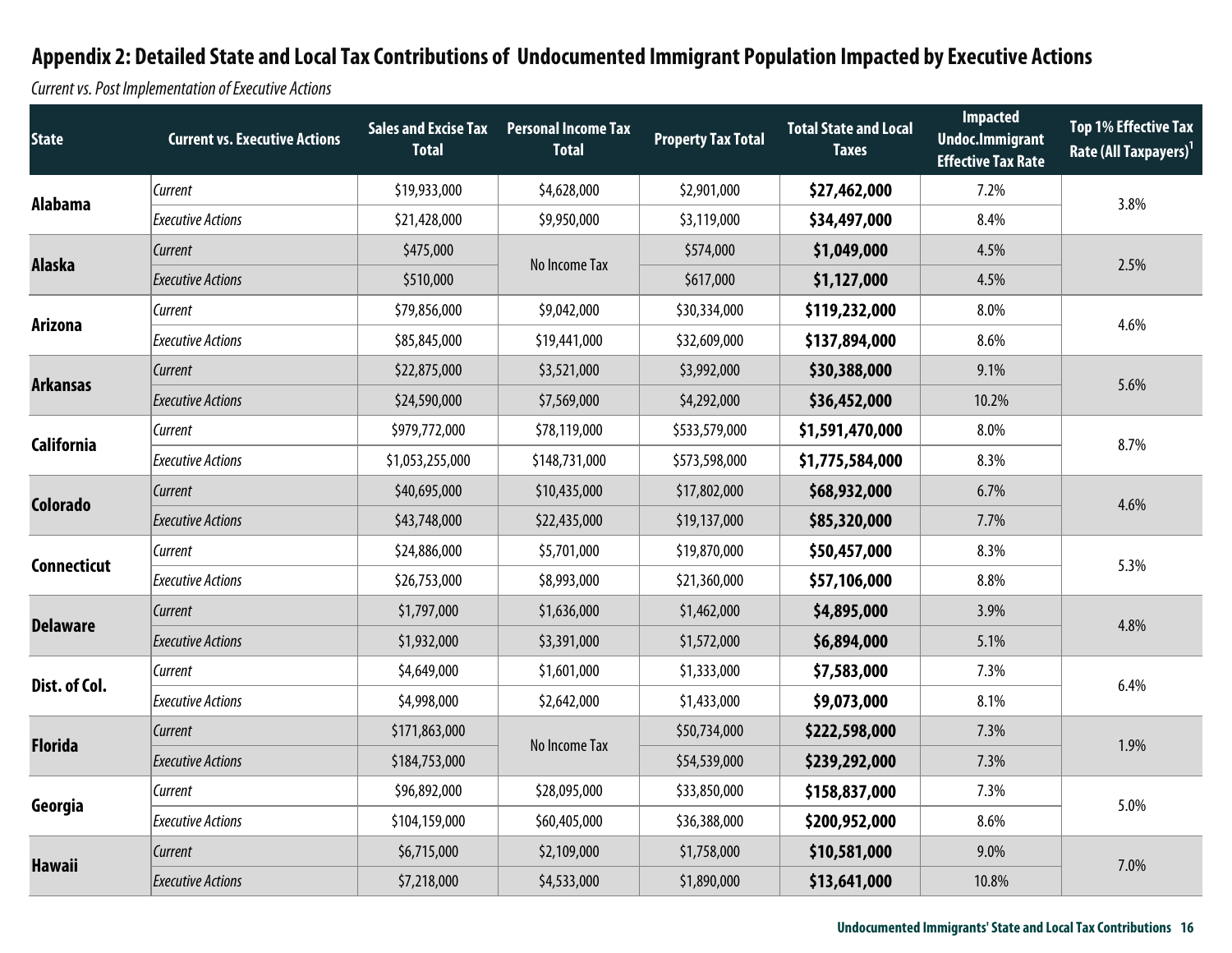Current vs. Post Im plementation of Executive Actions

| <b>State</b>         | <b>Current vs. Executive Actions</b> | <b>Sales and Excise Tax</b><br><b>Total</b> | <b>Personal Income Tax</b><br><b>Total</b> | <b>Property Tax Total</b> | <b>Total State and Local</b><br><b>Taxes</b> | <b>Impacted</b><br><b>Undoc.Immigrant</b><br><b>Effective Tax Rate</b> | <b>Top 1% Effective Tax</b><br>Rate (All Taxpayers) <sup>1</sup> |
|----------------------|--------------------------------------|---------------------------------------------|--------------------------------------------|---------------------------|----------------------------------------------|------------------------------------------------------------------------|------------------------------------------------------------------|
| Idaho                | Current                              | \$9,021,000                                 | \$1,370,000                                | \$4,849,000               | \$15,241,000                                 | 7.2%                                                                   | 6.4%                                                             |
|                      | <b>Executive Actions</b>             | \$9,698,000                                 | \$2,945,000                                | \$5,213,000               | \$17,856,000                                 | 7.8%                                                                   |                                                                  |
| <b>Illinois</b>      | Current                              | \$173,158,000                               | \$47,002,000                               | \$153,631,000             | \$373,792,000                                | 10.3%                                                                  | 4.6%                                                             |
|                      | <b>Executive Actions</b>             | \$186,145,000                               | \$89,925,000                               | \$165,154,000             | \$441,224,000                                | 11.3%                                                                  |                                                                  |
|                      | Current                              | \$24,872,000                                | \$8,852,000                                | \$7,543,000               | \$41,267,000                                 | 8.1%                                                                   | 5.2%                                                             |
| <b>Indiana</b>       | <b>Executive Actions</b>             | \$26,738,000                                | \$18,007,000                               | \$8,109,000               | \$52,854,000                                 | 9.7%                                                                   |                                                                  |
|                      | Current                              | \$9,974,000                                 | \$2,765,000                                | \$4,435,000               | \$17,175,000                                 | 7.9%                                                                   |                                                                  |
| lowa                 | <b>Executive Actions</b>             | \$10,723,000                                | \$5,295,000                                | \$4,768,000               | \$20,786,000                                 | 8.9%                                                                   | 6.0%                                                             |
|                      | Current                              | \$22,330,000                                | \$3,321,000                                | \$9,522,000               | \$35,172,000                                 | 8.2%                                                                   | 3.6%                                                             |
| <b>Kansas</b>        | <b>Executive Actions</b>             | \$24,004,000                                | \$5,668,000                                | \$10,236,000              | \$39,908,000                                 | 8.7%                                                                   |                                                                  |
|                      | Current                              | \$8,392,000                                 | \$4,454,000                                | \$2,101,000               | \$14,947,000                                 | 7.1%                                                                   | 6.0%                                                             |
| <b>Kentucky</b>      | <b>Executive Actions</b>             | \$9,022,000                                 | \$9,575,000                                | \$2,259,000               | \$20,856,000                                 | 9.2%                                                                   |                                                                  |
|                      | Current                              | \$14,063,000                                | \$2,303,000                                | \$1,952,000               | \$18,318,000                                 | 7.8%                                                                   | 4.2%                                                             |
| Louisiana            | <b>Executive Actions</b>             | \$15,118,000                                | \$4,693,000                                | \$2,098,000               | \$21,908,000                                 | 8.7%                                                                   |                                                                  |
|                      | Current                              | \$767,000                                   | \$199,000                                  | \$332,000                 | \$1,297,000                                  | 6.6%                                                                   |                                                                  |
| <b>Maine</b>         | <b>Executive Actions</b>             | \$824,000                                   | \$419,000                                  | \$357,000                 | \$1,600,000                                  | 7.6%                                                                   | 7.5%                                                             |
|                      | Current                              | \$53,522,000                                | \$24,688,000                               | \$28,882,000              | \$107,092,000                                | 8.3%                                                                   |                                                                  |
| <b>Maryland</b>      | <b>Executive Actions</b>             | \$57,536,000                                | \$45,160,000                               | \$31,048,000              | \$133,744,000                                | 9.7%                                                                   | 6.7%                                                             |
|                      | Current                              | \$30,745,000                                | \$16,018,000                               | \$23,988,000              | \$70,751,000                                 | 7.2%                                                                   |                                                                  |
| <b>Massachusetts</b> | <b>Executive Actions</b>             | \$33,051,000                                | \$31,151,000                               | \$25,787,000              | \$89,989,000                                 | 8.5%                                                                   | 4.9%                                                             |
|                      | Current                              | \$19,197,000                                | \$7,473,000                                | \$8,765,000               | \$35,434,000                                 | 7.0%                                                                   |                                                                  |
| <b>Michigan</b>      | <b>Executive Actions</b>             | \$20,636,000                                | \$15,316,000                               | \$9,422,000               | \$45,374,000                                 | 8.3%                                                                   | 5.1%                                                             |
|                      | Current                              | \$21,342,000                                | \$6,281,000                                | \$8,532,000               | \$36,155,000                                 | 7.5%                                                                   |                                                                  |
| <b>Minnesota</b>     | <b>Executive Actions</b>             | \$22,943,000                                | \$11,309,000                               | \$9,172,000               | \$43,424,000                                 | 8.3%                                                                   | 7.5%                                                             |

#### **17 Institute on Taxation and Economic Policy I** February 2016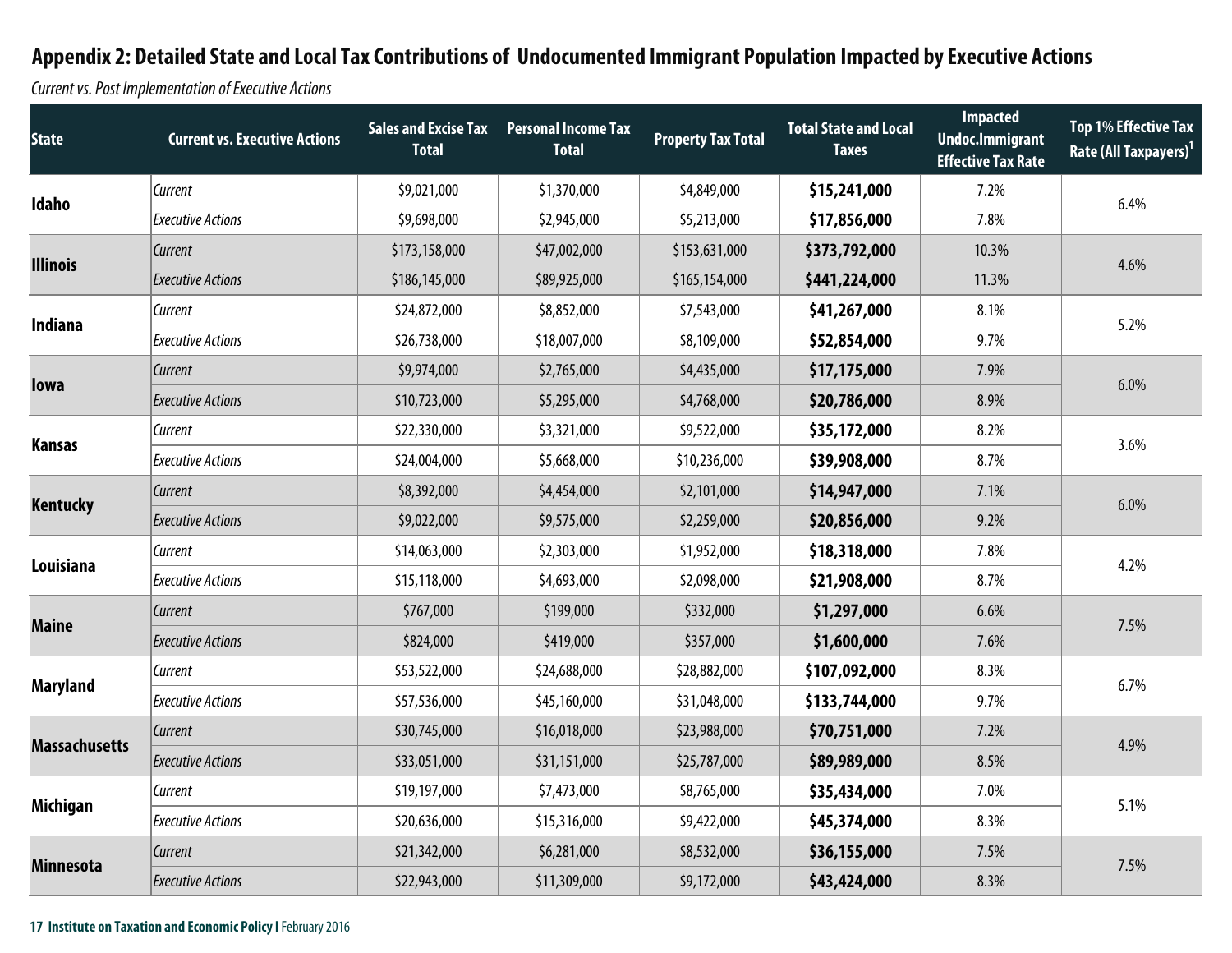Current vs. Post Im plementation of Executive Actions

| <b>State</b>          | <b>Current vs. Executive Actions</b> | <b>Total</b>  | <b>Sales and Excise Tax Personal Income Tax</b><br><b>Total</b> | <b>Property Tax Total</b> | <b>Total State and Local</b><br><b>Taxes</b> | <b>Impacted</b><br><b>Undoc.Immigrant</b><br><b>Effective Tax Rate</b> | <b>Top 1% Effective Tax</b><br>Rate (All Taxpayers) <sup>1</sup> |
|-----------------------|--------------------------------------|---------------|-----------------------------------------------------------------|---------------------------|----------------------------------------------|------------------------------------------------------------------------|------------------------------------------------------------------|
|                       | Current                              | \$5,769,000   | \$904,000                                                       | \$898,000                 | \$7,571,000                                  | 7.5%                                                                   | 5.3%                                                             |
| <b>Mississippi</b>    | <b>Executive Actions</b>             | \$6,202,000   | \$1,943,000                                                     | \$966,000                 | \$9,110,000                                  | 8.4%                                                                   |                                                                  |
| <b>Missouri</b>       | Current                              | \$12,310,000  | \$3,824,000                                                     | \$5,038,000               | \$21,172,000                                 | 6.8%                                                                   | 5.5%                                                             |
|                       | <b>Executive Actions</b>             | \$13,234,000  | \$8,221,000                                                     | \$5,416,000               | \$26,871,000                                 | 8.1%                                                                   |                                                                  |
| <b>Montana</b>        | Current                              | \$198,000     | \$168,000                                                       | \$293,000                 | \$659,000                                    | 4.2%                                                                   | 4.7%                                                             |
|                       | <b>Executive Actions</b>             | \$213,000     | \$361,000                                                       | \$315,000                 | \$889,000                                    | 5.3%                                                                   |                                                                  |
|                       | Current                              | \$11,107,000  | \$1,969,000                                                     | \$7,402,000               | \$20,479,000                                 | 9.0%                                                                   | 6.3%                                                             |
| <b>Nebraska</b>       | <b>Executive Actions</b>             | \$11,940,000  | \$3,650,000                                                     | \$7,958,000               | \$23,548,000                                 | 9.6%                                                                   |                                                                  |
|                       | Current                              | \$33,185,000  | No Income Tax                                                   | \$10,353,000              | \$43,538,000                                 | 5.0%                                                                   | 1.4%                                                             |
| <b>Nevada</b>         | <b>Executive Actions</b>             | \$35,674,000  |                                                                 | \$11,130,000              | \$46,804,000                                 | 5.0%                                                                   |                                                                  |
|                       | Current                              | \$649,000     |                                                                 | \$1,788,000               | \$2,450,000                                  | 6.3%                                                                   | 2.6%                                                             |
| <b>New Hampshire</b>  | <b>Executive Actions</b>             | \$697,000     | No Income Tax on Wages                                          | \$1,922,000               | \$2,648,000                                  | 6.3%                                                                   |                                                                  |
|                       | Current                              | \$102,907,000 | \$19,011,000                                                    | \$105,389,000             | \$227,307,000                                | 7.7%                                                                   | 7.1%                                                             |
| <b>New Jersey</b>     | <b>Executive Actions</b>             | \$110,625,000 | \$27,314,000                                                    | \$113,293,000             | \$251,232,000                                | 7.9%                                                                   |                                                                  |
|                       | Current                              | \$25,819,000  | \$2,031,000                                                     | \$7,121,000               | \$34,971,000                                 | 9.2%                                                                   |                                                                  |
| <b>New Mexico</b>     | <b>Executive Actions</b>             | \$27,755,000  | \$2,798,000                                                     | \$7,655,000               | \$38,209,000                                 | 9.3%                                                                   | 4.8%                                                             |
|                       | Current                              | \$216,367,000 | \$69,432,000                                                    | \$136,169,000             | \$421,968,000                                | 8.9%                                                                   |                                                                  |
| <b>New York</b>       | <b>Executive Actions</b>             | \$232,595,000 | \$125,049,000                                                   | \$146,382,000             | \$504,025,000                                | 9.9%                                                                   | 8.1%                                                             |
| <b>North Carolina</b> | Current                              | \$72,143,000  | \$26,299,000                                                    | \$24,153,000              | \$122,595,000                                | 6.8%                                                                   |                                                                  |
|                       | <b>Executive Actions</b>             | \$77,554,000  | \$56,543,000                                                    | \$25,965,000              | \$160,062,000                                | 8.3%                                                                   | 5.3%                                                             |
|                       | Current                              | \$867,000     | \$48,000                                                        | \$207,000                 | \$1,122,000                                  | 7.2%                                                                   |                                                                  |
| <b>North Dakota</b>   | <b>Executive Actions</b>             | \$932,000     | \$103,000                                                       | \$223,000                 | \$1,258,000                                  | 7.5%                                                                   | 3.0%                                                             |
|                       | Current                              | \$19,466,000  | \$6,425,000                                                     | \$8,870,000               | \$34,761,000                                 | 8.0%                                                                   |                                                                  |
| <b>Ohio</b>           | <b>Executive Actions</b>             | \$20,925,000  | \$13,813,000                                                    | \$9,535,000               | \$44,274,000                                 | 9.5%                                                                   | 5.5%                                                             |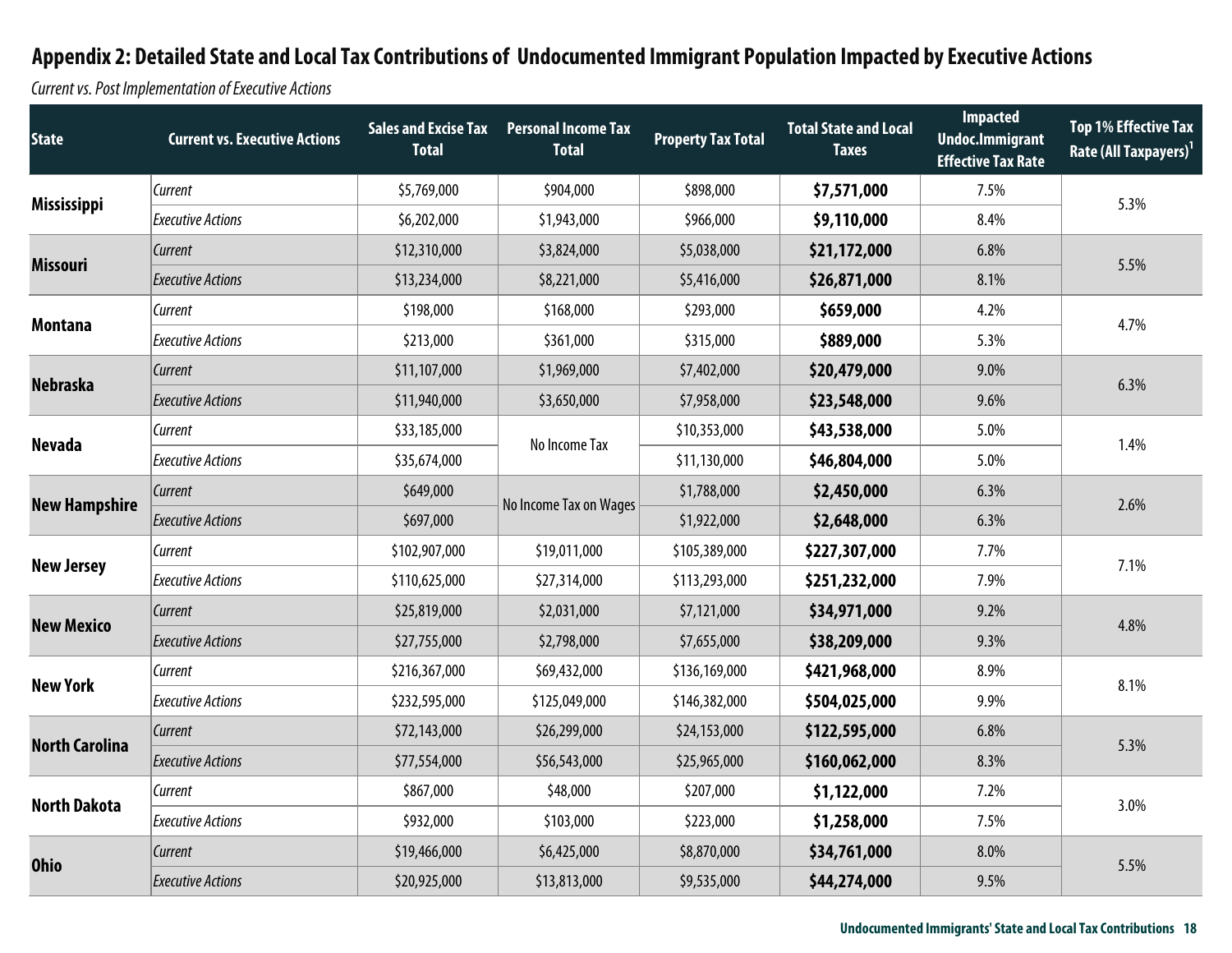Current vs. Post Im plementation of Executive Actions

| <b>State</b>          | <b>Current vs. Executive Actions</b> | <b>Sales and Excise Tax</b><br><b>Total</b> | <b>Personal Income Tax</b><br><b>Total</b> | <b>Property Tax Total</b> | <b>Total State and Local</b><br><b>Taxes</b> | <b>Impacted</b><br><b>Undoc.Immigrant</b><br><b>Effective Tax Rate</b> | <b>Top 1% Effective Tax</b><br>Rate (All Taxpayers) <sup>1</sup> |  |
|-----------------------|--------------------------------------|---------------------------------------------|--------------------------------------------|---------------------------|----------------------------------------------|------------------------------------------------------------------------|------------------------------------------------------------------|--|
|                       | Current                              | \$24,416,000                                | \$4,483,000                                | \$6,838,000               | \$35,736,000                                 | 7.8%                                                                   | 4.3%                                                             |  |
| <b>Oklahoma</b>       | <b>Executive Actions</b>             | \$26,247,000                                | \$9,015,000                                | \$7,351,000               | \$42,613,000                                 | 8.7%                                                                   |                                                                  |  |
|                       | Current                              | \$7,628,000                                 | \$14,540,000                               | \$17,937,000              | \$40,104,000                                 | 5.6%                                                                   |                                                                  |  |
| <b>Oregon</b>         | <b>Executive Actions</b>             | \$8,200,000                                 | \$30,118,000                               | \$19,282,000              | \$57,600,000                                 | 7.4%                                                                   | 6.5%                                                             |  |
|                       | Current                              | \$25,088,000                                | \$12,813,000                               | \$14,375,000              | \$52,277,000                                 | 7.5%                                                                   | 4.2%                                                             |  |
| Pennsylvania          | <b>Executive Actions</b>             | \$26,970,000                                | \$27,549,000                               | \$15,453,000              | \$69,972,000                                 | 9.3%                                                                   |                                                                  |  |
|                       | <b>Current</b>                       | \$7,429,000                                 | \$1,658,000                                | \$4,498,000               | \$13,584,000                                 | 7.6%                                                                   |                                                                  |  |
| <b>Rhode Island</b>   | <b>Executive Actions</b>             | \$7,986,000                                 | \$3,235,000                                | \$4,835,000               | \$16,056,000                                 | 8.4%                                                                   | 6.3%                                                             |  |
|                       | Current                              | \$17,721,000                                | \$4,268,000                                | \$5,363,000               | \$27,352,000                                 | 5.5%                                                                   |                                                                  |  |
| <b>South Carolina</b> | <b>Executive Actions</b>             | \$19,051,000                                | \$9,176,000                                | \$5,765,000               | \$33,991,000                                 | 6.4%                                                                   | 4.5%                                                             |  |
| <b>South Dakota</b>   | Current                              | \$1,012,000                                 |                                            | \$257,000                 | \$1,269,000                                  | 8.1%                                                                   | 1.8%                                                             |  |
|                       | <b>Executive Actions</b>             | \$1,088,000                                 | No Income Tax                              | \$276,000                 | \$1,365,000                                  | 8.1%                                                                   |                                                                  |  |
|                       | Current                              | \$36,260,000                                | No Income Tax on Wages                     | \$7,078,000               | \$43,349,000                                 | 7.7%                                                                   | 3.0%                                                             |  |
| <b>Tennessee</b>      | <b>Executive Actions</b>             | \$38,979,000                                |                                            | \$7,608,000               | \$46,613,000                                 | 7.7%                                                                   |                                                                  |  |
| <b>Texas</b>          | Current                              | \$533,851,000                               |                                            | \$252,097,000             | \$785,948,000                                | 8.7%                                                                   | 2.9%                                                             |  |
|                       | <b>Executive Actions</b>             | \$573,890,000                               | No Income Tax                              | \$271,005,000             | \$844,894,000                                | 8.7%                                                                   |                                                                  |  |
|                       | Current                              | \$21,572,000                                | \$6,664,000                                | \$8,756,000               | \$36,992,000                                 | 6.9%                                                                   | 4.8%                                                             |  |
| <b>Utah</b>           | <b>Executive Actions</b>             | \$23,190,000                                | \$14,328,000                               | \$9,413,000               | \$46,930,000                                 | 8.1%                                                                   |                                                                  |  |
| <b>Vermont</b>        | Current                              | \$594,000                                   | \$127,000                                  | \$448,000                 | \$1,170,000                                  | 7.5%                                                                   |                                                                  |  |
|                       | <b>Executive Actions</b>             | \$639,000                                   | \$205,000                                  | \$482,000                 | \$1,325,000                                  | 7.9%                                                                   | 7.7%                                                             |  |
| <b>Virginia</b>       | Current                              | \$45,377,000                                | \$20,680,000                               | \$23,527,000              | \$89,583,000                                 | 6.5%                                                                   |                                                                  |  |
|                       | <b>Executive Actions</b>             | \$48,780,000                                | \$41,355,000                               | \$25,291,000              | \$115,426,000                                | 7.8%                                                                   | 5.1%                                                             |  |
|                       | Current                              | \$109,380,000                               |                                            | \$33,840,000              | \$143,220,000                                | 10.8%                                                                  |                                                                  |  |
| Washington            | <b>Executive Actions</b>             | \$117,583,000                               | No Income Tax                              | \$36,378,000              | \$153,961,000                                | 10.8%                                                                  | 2.4%                                                             |  |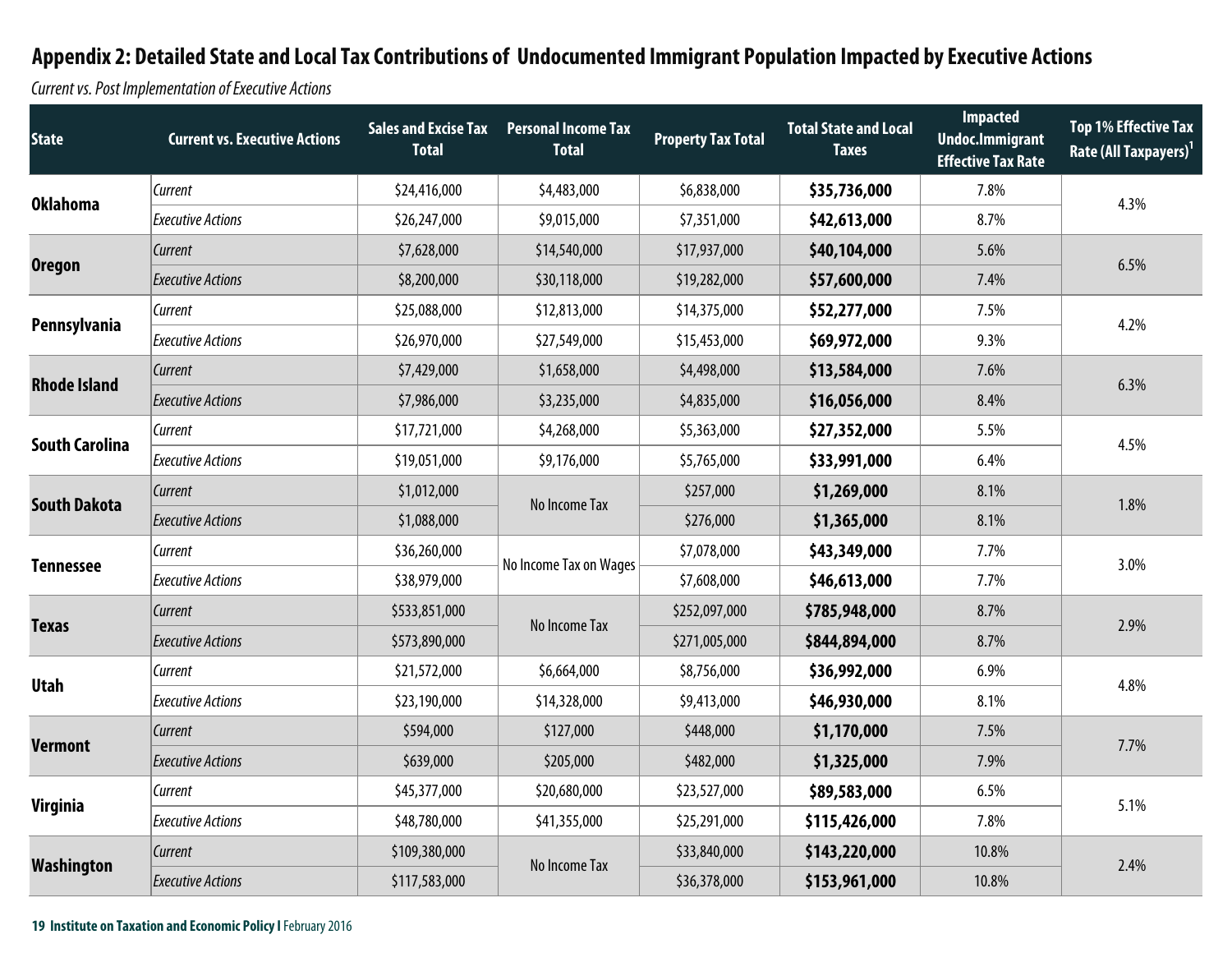Current vs. Post Im plementation of Executive Actions

| \$264,000<br>\$864,000<br>\$127,000<br>\$1,255,000<br>Current<br>6.4%<br><b>West Virginia</b><br>6.5%<br>\$1,633,000<br>\$567,000<br>7.8%<br>\$929,000<br>\$137,000<br><b>Executive Actions</b><br>Current<br>\$5,111,000<br>\$37,239,000<br>\$19,232,000<br>8.2%<br>\$12,896,000<br>Wisconsin<br>6.2%<br>\$44,256,000<br>\$9,718,000<br>9.1%<br>\$20,675,000<br>\$13,863,000<br>Executive Actions | <b>State</b>   | <b>Current vs. Executive Actions</b> | <b>Sales and Excise Tax</b><br><b>Total</b> | <b>Personal Income Tax</b><br><b>Total</b> | <b>Property Tax Total</b> | <b>Total State and Local</b><br><b>Taxes</b> | <b>Impacted</b><br><b>Undoc.Immigrant</b><br><b>Effective Tax Rate</b> | Top 1% Effective Tax<br><b>Rate (All Taxpayers)</b> <sup>1</sup> |  |
|----------------------------------------------------------------------------------------------------------------------------------------------------------------------------------------------------------------------------------------------------------------------------------------------------------------------------------------------------------------------------------------------------|----------------|--------------------------------------|---------------------------------------------|--------------------------------------------|---------------------------|----------------------------------------------|------------------------------------------------------------------------|------------------------------------------------------------------|--|
|                                                                                                                                                                                                                                                                                                                                                                                                    |                |                                      |                                             |                                            |                           |                                              |                                                                        |                                                                  |  |
|                                                                                                                                                                                                                                                                                                                                                                                                    |                |                                      |                                             |                                            |                           |                                              |                                                                        |                                                                  |  |
|                                                                                                                                                                                                                                                                                                                                                                                                    |                |                                      |                                             |                                            |                           |                                              |                                                                        |                                                                  |  |
|                                                                                                                                                                                                                                                                                                                                                                                                    |                |                                      |                                             |                                            |                           |                                              |                                                                        |                                                                  |  |
| 1.2%                                                                                                                                                                                                                                                                                                                                                                                               | <b>Wyoming</b> | Current                              | \$877,000                                   | No Income Tax                              | \$205,000                 | \$1,082,000                                  | 5.5%                                                                   |                                                                  |  |
| \$1,163,000<br>\$942,000<br>\$221,000<br>5.5%<br><b>Executive Actions</b>                                                                                                                                                                                                                                                                                                                          |                |                                      |                                             |                                            |                           |                                              |                                                                        |                                                                  |  |

| <b>All States</b> | <b>Current</b>           | \$3,189,881,000   | \$470,356,000  | \$1,648,645,000   | \$5,308,882,000 | 8.1% | 5.4% |
|-------------------|--------------------------|-------------------|----------------|-------------------|-----------------|------|------|
|                   | <b>Executive Actions</b> | \$3,429,122,000   | \$912,671,000  | \$1,772,293,000   | \$6,114,086,000 | 8.6% |      |
|                   | $ $ <i>Change</i>        | $+$ \$239,241,000 | +\$442,315,000 | $+$ \$123,648,000 | +\$805,204,000  |      |      |
|                   | $\%$ Total Change        | 30%               | 55%            | 15%               |                 |      |      |

 $1$  Institute on Taxation and Economic Policy, A Distributional Analysis of the Tax Systems in All Fifty States, 5th Edition, January 2015. www.whopays.org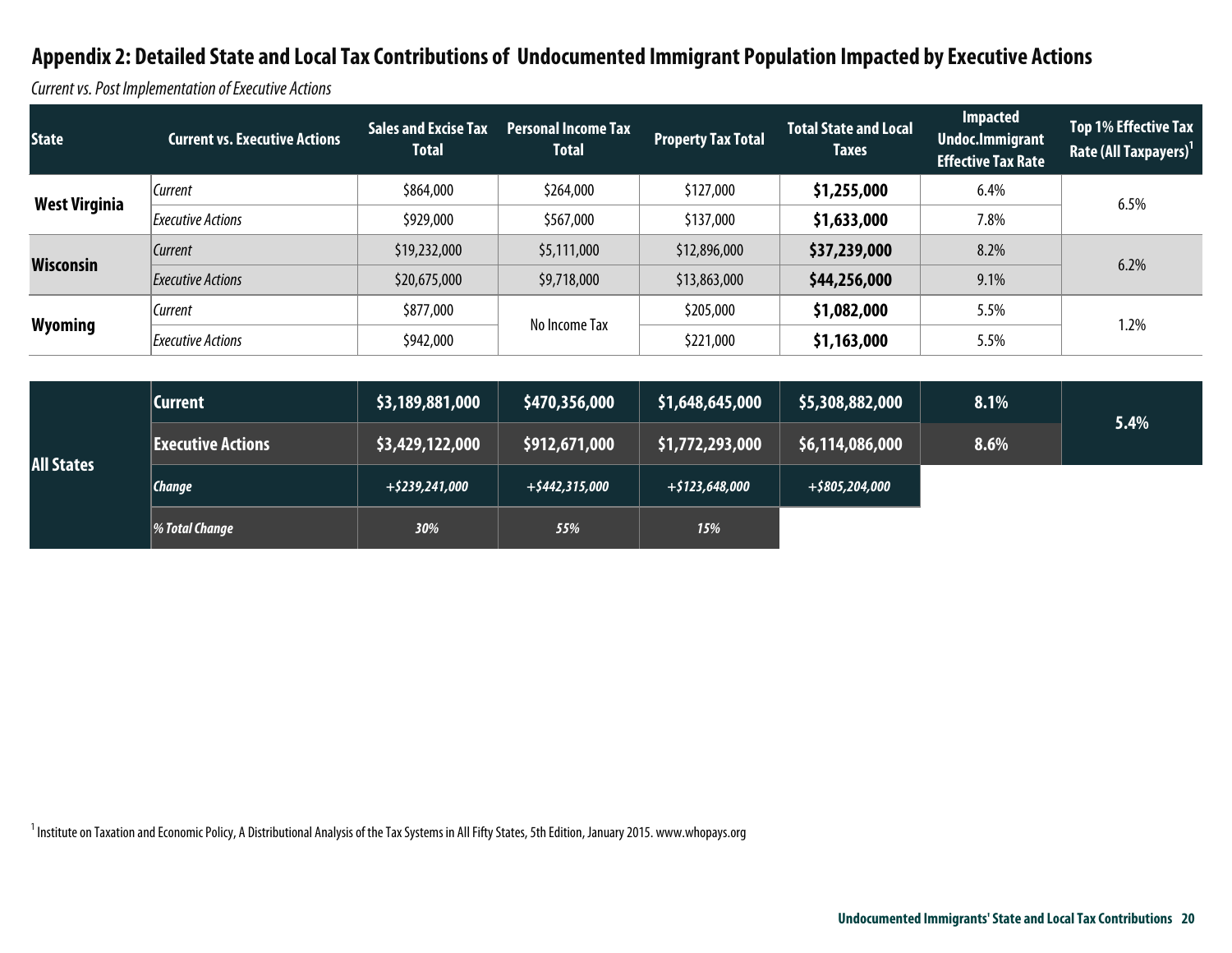### **Appendix 3: Data Used to Estimate State and Local Tax Contributions of Undocumented Immigrants**

#### **TOTAL UNDOCUMENTED IMMIGRANT POPULATION EXECUTIVE ACTION IMPACTED POPULATION**

| <b>STATE</b>         | <b>Estimated Total Undocumented</b><br>Immigrant Population <sup>1</sup> | <b>Est. Share of Undocumented</b><br><b>Immigrant Population who are</b><br>Homeowners <sup>2</sup> | <b>Average Undocumented Family</b><br>Income <sup>3</sup> | <b>Est. Executive Action Impacted</b><br><b>Undocumented Immigrant</b><br>Population <sup>4</sup> | <b>Share of Total Undocumented</b><br><b>Population</b> |
|----------------------|--------------------------------------------------------------------------|-----------------------------------------------------------------------------------------------------|-----------------------------------------------------------|---------------------------------------------------------------------------------------------------|---------------------------------------------------------|
| <b>Alabama</b>       | 72,000                                                                   | 30%                                                                                                 | \$28,300                                                  | 31,000                                                                                            | 43%                                                     |
| <b>Alaska</b>        | 6,000                                                                    | 33%                                                                                                 | \$30,100                                                  | 1,800                                                                                             | 30%                                                     |
| <b>Arizona</b>       | 264,000                                                                  | 38%                                                                                                 | \$25,000                                                  | 136,000                                                                                           | 52%                                                     |
| <b>Arkansas</b>      | 54,000                                                                   | 39%                                                                                                 | \$27,300                                                  | 28,000                                                                                            | 52%                                                     |
| <b>California</b>    | 3,034,000                                                                | 27%                                                                                                 | \$29,900                                                  | 1,523,000                                                                                         | 50%                                                     |
| Colorado             | 164,000                                                                  | 33%                                                                                                 | \$28,200                                                  | 84,000                                                                                            | 51%                                                     |
| <b>Connecticut</b>   | 108,000                                                                  | 26%                                                                                                 | \$34,700                                                  | 40,000                                                                                            | 37%                                                     |
| <b>Delaware</b>      | 22,000                                                                   | 29%                                                                                                 | \$32,200                                                  | 9,000                                                                                             | 41%                                                     |
| Dist. of Col.        | 25,000                                                                   | 22%                                                                                                 | \$34,200                                                  | 7,000                                                                                             | 28%                                                     |
| <b>Florida</b>       | 605,000                                                                  | 34%                                                                                                 | \$30,300                                                  | 229,000                                                                                           | 38%                                                     |
| Georgia              | 393,000                                                                  | 33%                                                                                                 | \$28,500                                                  | 174,000                                                                                           | 44%                                                     |
| <b>Hawaii</b>        | 20,000                                                                   | 42%                                                                                                 | \$38,600                                                  | 7,000                                                                                             | 35%                                                     |
| Idaho                | 31,000                                                                   | 46%                                                                                                 | \$26,900                                                  | 18,000                                                                                            | 58%                                                     |
| <b>Illinois</b>      | 519,000                                                                  | 39%                                                                                                 | \$31,800                                                  | 261,000                                                                                           | 50%                                                     |
| Indiana              | 93,000                                                                   | 39%                                                                                                 | \$27,100                                                  | 43,000                                                                                            | 46%                                                     |
| lowa                 | 37,000                                                                   | 39%                                                                                                 | \$29,200                                                  | 17,000                                                                                            | 46%                                                     |
| <b>Kansas</b>        | 65,000                                                                   | 44%                                                                                                 | \$29,700                                                  | 33,000                                                                                            | 51%                                                     |
| <b>Kentucky</b>      | 45,000                                                                   | 22%                                                                                                 | \$26,700                                                  | 18,000                                                                                            | 40%                                                     |
| Louisiana            | 60,000                                                                   | 20%                                                                                                 | \$29,800                                                  | 18,000                                                                                            | 30%                                                     |
| <b>Maine</b>         | 5,000                                                                    | 33%                                                                                                 | \$30,100                                                  | 1,500                                                                                             | 30%                                                     |
| <b>Maryland</b>      | 233,000                                                                  | 35%                                                                                                 | \$36,400                                                  | 81,000                                                                                            | 35%                                                     |
| <b>Massachusetts</b> | 185,000                                                                  | 23%                                                                                                 | \$34,800                                                  | 65,000                                                                                            | 35%                                                     |
| <b>Michigan</b>      | 97,000                                                                   | 40%                                                                                                 | \$28,400                                                  | 41,000                                                                                            | 42%                                                     |
| <b>Minnesota</b>     | 81,000                                                                   | 36%                                                                                                 | \$29,200                                                  | 38,000                                                                                            | 47%                                                     |
| <b>Mississippi</b>   | 26,000                                                                   | 22%                                                                                                 | \$25,700                                                  | 9,000                                                                                             | 35%                                                     |
| <b>Missouri</b>      | 57,000                                                                   | 39%                                                                                                 | \$28,400                                                  | 25,000                                                                                            | 44%                                                     |
| <b>Montana</b>       | 4,000                                                                    | 33%                                                                                                 | \$30,100                                                  | 1,200                                                                                             | 30%                                                     |
| <b>Nebraska</b>      | 37,000                                                                   | 38%                                                                                                 | \$29,000                                                  | 18,000                                                                                            | 49%                                                     |
| <b>Nevada</b>        | 138,000                                                                  | 33%                                                                                                 | \$30,100                                                  | 66,000                                                                                            | 48%                                                     |